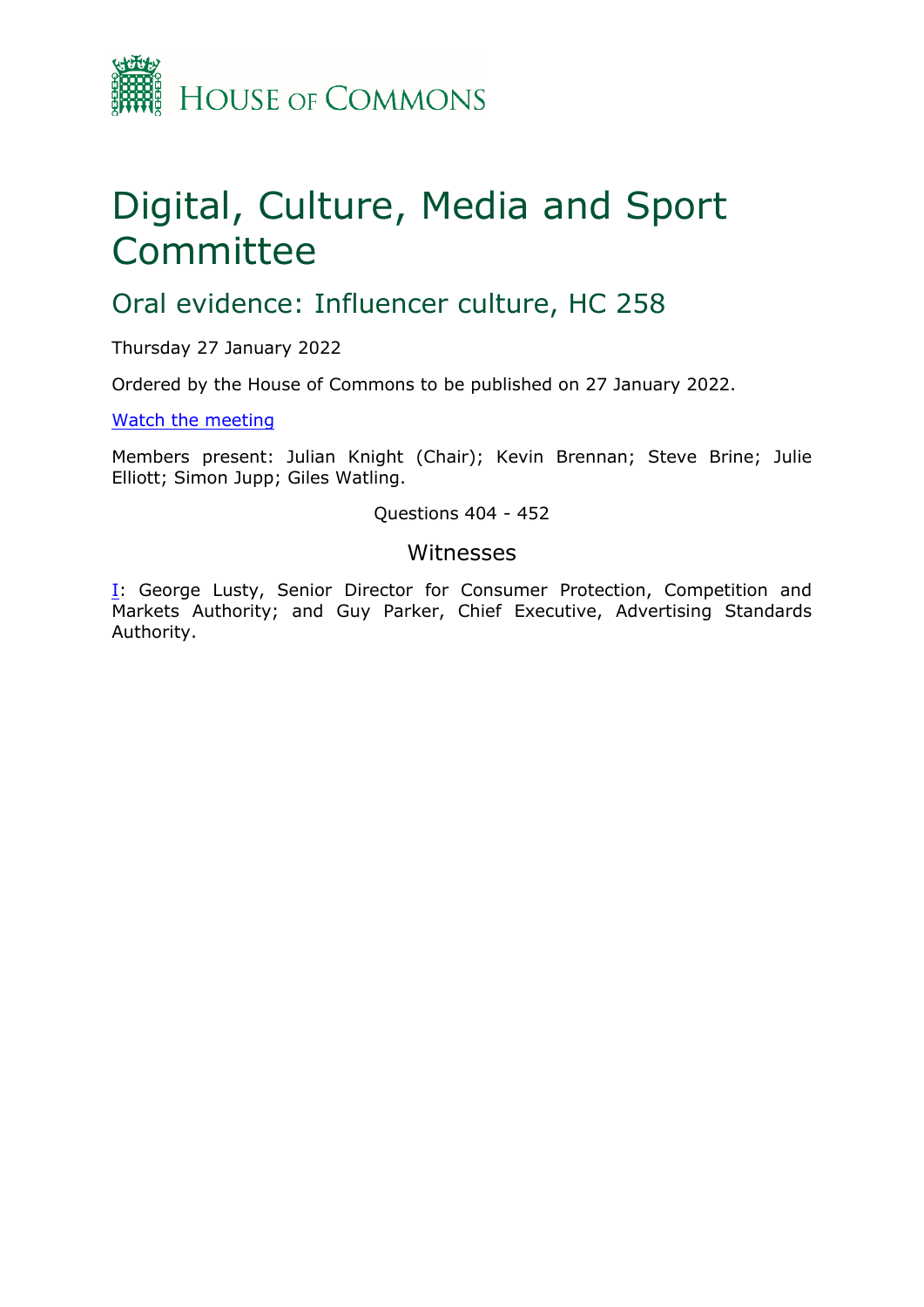

### <span id="page-1-0"></span>Examination of witnesses

Witnesses: George Lusty and Guy Parker.

Q404 **Chair:** This is the Digital, Culture, Media and Sport Select Committee and our latest hearing into social media influencers. We are joined today by George Lusty, senior director for consumer protection at the Competition and Markets Authority, and Guy Parker, chief executive of the Advertising Standards Authority.

Before I welcome George and Guy, does anyone have any interests they wish to declare? I am the chair of the APPG on New and Advanced Technologies.

George and Guy, thank you very much for joining us this morning. Can you give us an overview of why you think the compliance rate for advertisement disclosure among influencers is so low at present?

*Guy Parker:* It is to do with the scale and pace of online. Previous people giving evidence to your Committee have talked about the very large number of influencers. The figure of 15 million has been bandied about globally. I don't know whether that is right but certainly from our experience there are a lot of influencers and a lot of new entrants to the influencer market. There are a lot of brands partnering with influencers, including small businesses that are using online and seeking to do deals with influencers to promote their products and services.

It will always be challenging to enforce our codes and to make sure, in particular, that influencer ads are properly disclosed. That is despite the fact that in recent years we, working with others like the CMA, have made some progress in improving the compliance rate for disclosure, particularly in the more durable formats like straightforward Instagram posts, YouTube videos and so on. Despite that, it is still very challenging and some of the more popular influencer formats now are quite ephemeral.

Instagram stories are a very popular format for brands and influencers. Stories, as you probably know, disappear after 24 hours so that presents additional difficulties for capturing and monitoring them and requires us increasingly to use technology to do that. Our report on the influencer content in advertising of 122 influencers, which I know we have talked about in our written submission, I think back in March, to this Committee, showed specific problems in that area. Most of the 24,000-odd influencer ads that we monitored were Instagram stories and the compliance rate was disappointingly low.

That was a bit before the CMA received undertakings from Instagram and the situation has moved on since then, but it remains an ongoing challenge. We have to carry on with a multi-pronged approach where we ask brands, influencers and the talent agencies, PR agencies and so on that work with influencers to do more. We need to keep doing more and keep investing in technology.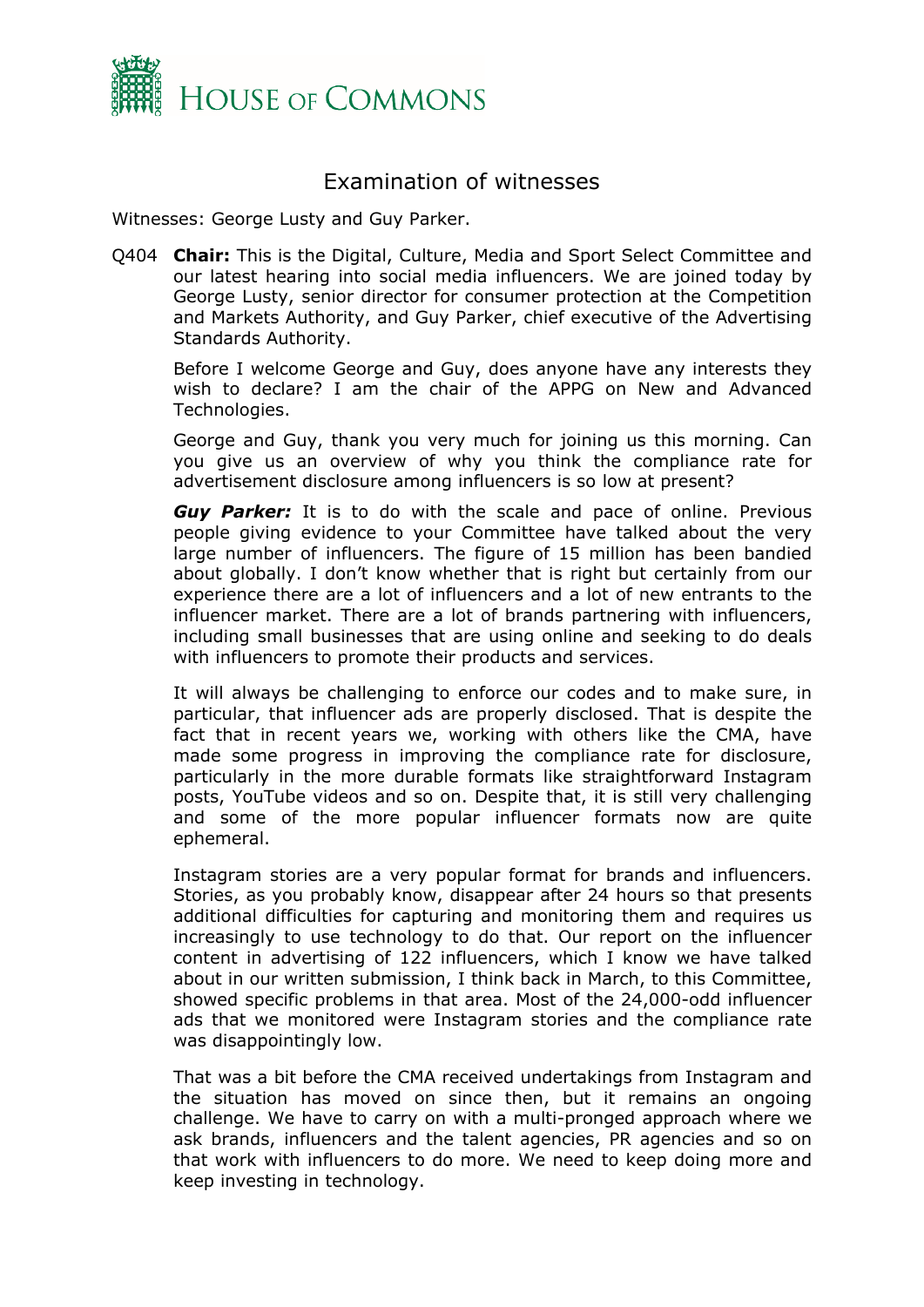

Q405 **Chair:** That is very interesting and I appreciate the massive scale of it. Do you take an exemplar approach? Do you look at the ones with the most followers or those with the most attraction? Does your categorising look at the brands as well as the influencers, or where does your focus lie? Does it go towards the brands or towards the influencers?

*Guy Parker:* It depends on the circumstances. Both have responsibilities under our code to make sure that ads are disclosed and that many other rules in our codes are followed. If a brand has done deals with a bunch of influencers and we receive complaints about those ads, we will probably shine the brightest spotlight on the brand but we will also name the influencers—as long as there are not too many of them—in any rulings that we publish. If we have concerns, either as a result of complaints or our own monitoring about a particular influencer—often with a large reach, because they seem to have a cavalier attitude to following the code and disclosing their ads in a number of different deals they are doing with brands—we will shine the spotlight on the influencer, although we will again name the brands if there are not too many of them.

Q406 **Chair:** It is probably easier to look at the brands because there are far fewer of them; there are not 15 million brands.

*Guy Parker:* There are a lot of brands, though, if you include small businesses that are doing business online. The barriers to entry for brands as well as influencers are very low, which is a fantastic thing for the economy but of course presents scale challenges for regulators.

Q407 **Chair:** George, following on from the legislative gaps around marketing that you mentioned in your written evidence, can you outline key areas where improvements must be made and why you think those improvements are necessary?

*George Lusty:* The starting point is that you need the existing systems to work better. We think everyone in the chain—the influencer, the brands, the intermediaries and the platforms—has responsibilities. We consider them all to be traders for the purposes of the consumer protection regulations and at various points we try to target different levels of the value chain through our enforcement activity.

What is clear—and where our focus is right now—is that the platforms can do the most. They have the tools at their disposal to allow them to detect what is likely to be an unlabelled endorsement, to create prompts that then trigger a contact with brands. Brands can verify whether or not a payment or incentive was given and then the appropriate sanctions can flow if it turns out that a post has not been properly flagged as advertising. That is incredibly important because that can cause real harm for people. It can cause people to buy things that they would not have otherwise bought or make other decisions that they would not have otherwise taken.

We flagged in our evidence to the Joint Committee on the Draft Online Safety Bill—which I know a number of members of this Committee are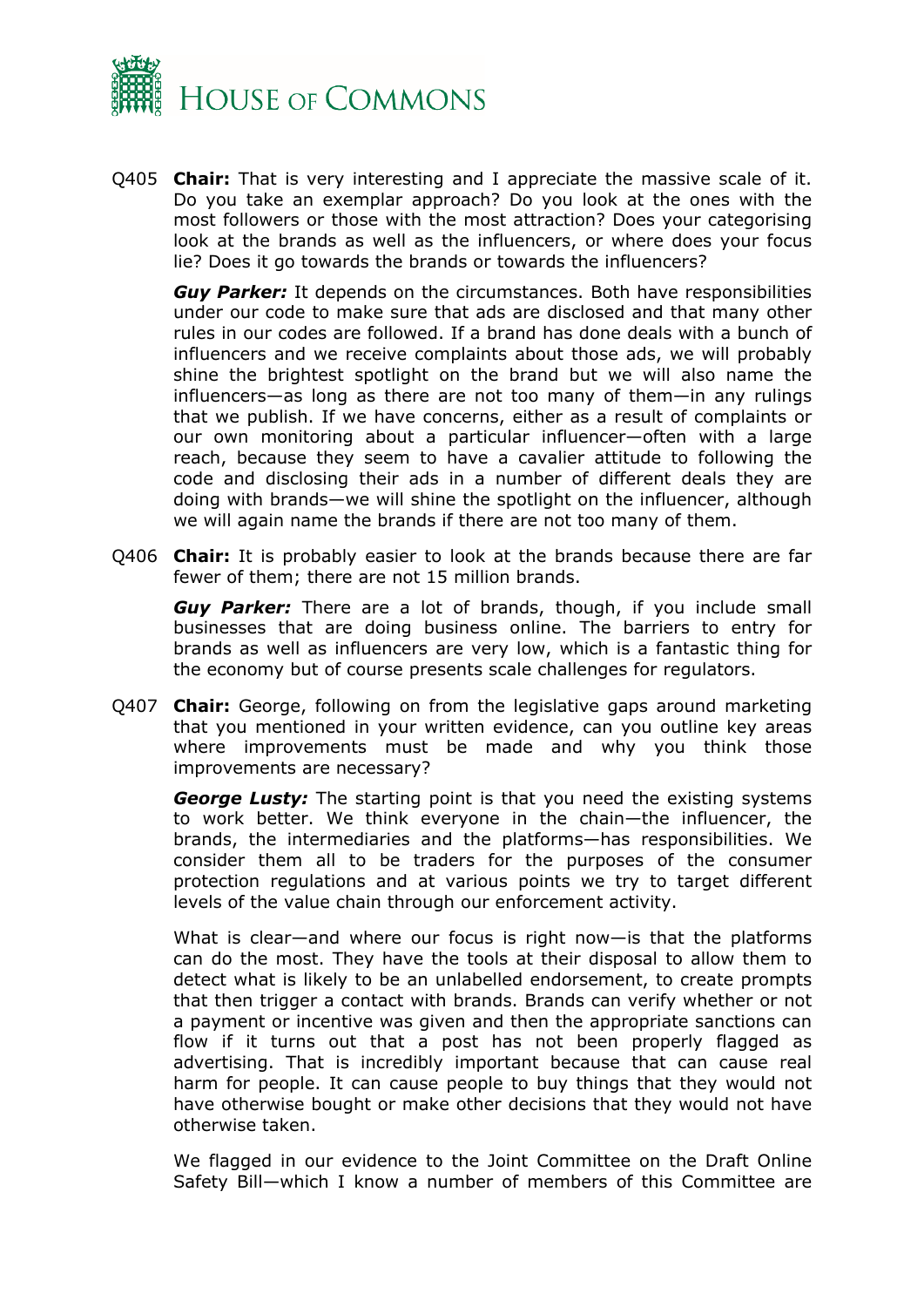

part of—some of our concerns that the proposals in that area could undercut the existing high level of consumer protection under the CPRs. We have specifically recommended that in certain areas the responsibilities of platforms for illegal content on their sites could be clarified. We believe that they exist already because platforms are traders under the consumer protection regulations when they are engaged in commercial activity targeting the UK public. We think in particular, to clarify, that is a proactive standard, and that is the view we have taken, which is reflected in the undertaking secured from Instagram. We want other platforms to do that. We think that if they take those responsibilities seriously and those systems work effectively, it will go a very long way to help to reduce the problem of undisclosed advertising on social media.

I will add one last point. The other issue concerns the existing strength of the powers under consumer protection law. It is a court-based enforcement model. When we are taking civil investigations where we have no ability to secure a fine we can, in some cases, get redress for consumers and get a direction from the court that the practice stops. We think, and we are pleased that the Government agree with us, that there needs to be a defining power for the CMA and other civil enforcers of consumer law.

Q408 **Chair:** It is what you inherited effectively, is it not? Guy mentioned Instagram and the fact that previously there were found to be major failings, but he intimated that you had secured some commitments from Instagram for its new way of doing things. Could you very briefly outline precisely what you have seen since and maybe quantify the areas of improvement, if there are any?

*George Lusty:* We are talking about the undertakings we secured from Facebook, which applied to the Instagram platform. They were back in October 2020 and most of them were required to be implemented by the summer last year. We are continuing to monitor them now and we will continue our activity with other platforms and that is going into the current period. At lot of their effectiveness depends on all of the onward prompts to brands. That is probably the area where we still need to see more done, in particular to ensure that when Instagram uses its tools to detect content that it thinks could be hidden advertising, there is direct contact with the brands, the brands follow up with the influencer and, if appropriate, a sanction is imposed. We are still seeing across all platforms a very low level of sanctions being applied in practice on influencers.

We think, though, that what we have secured from Instagram sets the benchmark and we are pleased that it already seems to have shifted the dial. In particular, we asked for significant changes to the terms and conditions relating to the platform to be much more upfront, that people will see advertising. By its very nature, it is a platform that connects people with brands, products and services and, among other things, a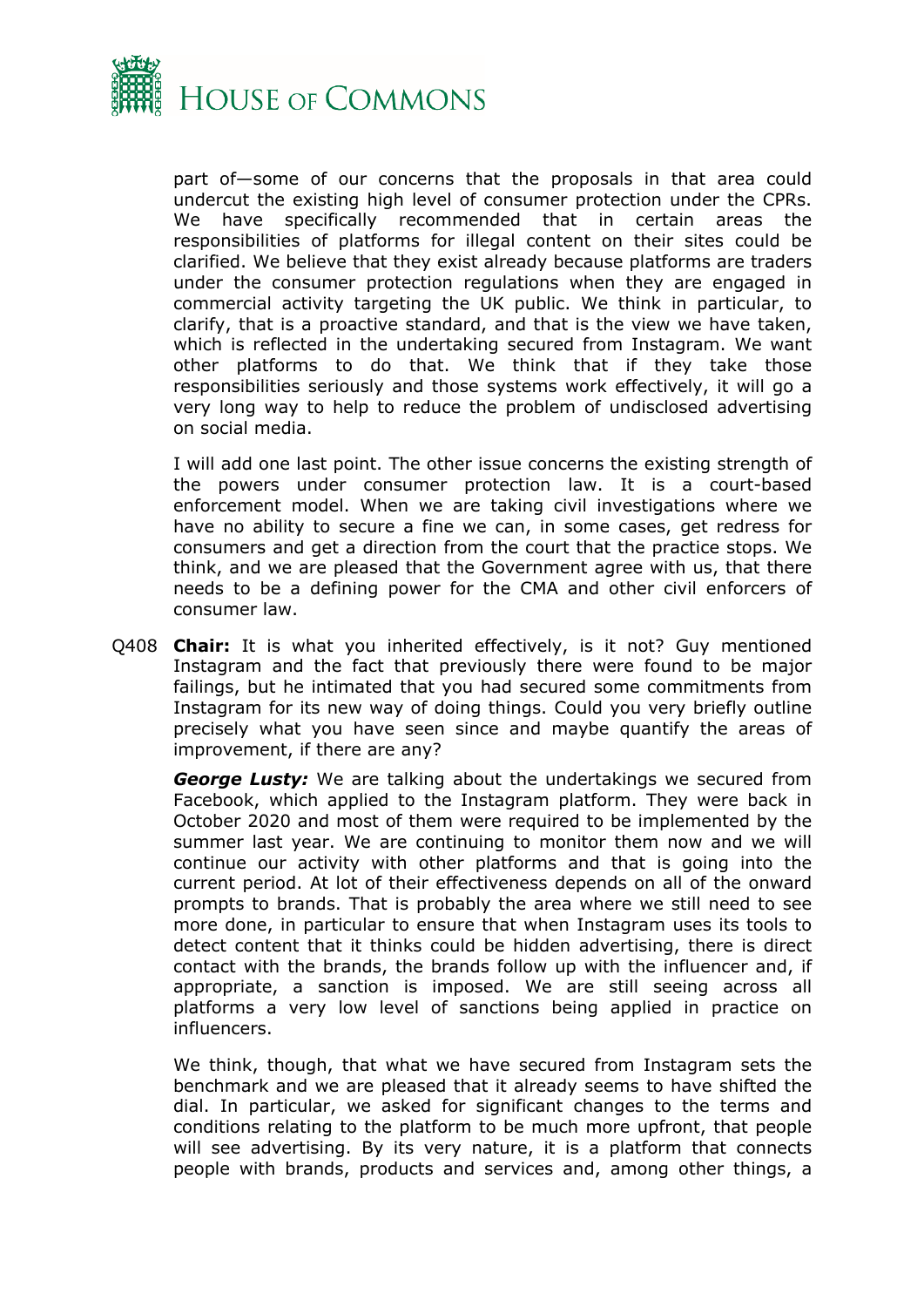

paid partnership tool that puts a wrapper around particular posts will be extended and has been extended to all users, whereas it was previously made available to only a limited subset.

The automated tools that have been developed are very significant and effective. That is why we think our focus for the time being should be on the platforms and looking at the ways in which they can ensure that they meet their consumer law responsibilities and are doing everything they can to create the right incentives, processes, prompts and tools to make sure that hidden advertising is hidden no more and disclosed properly.

Q409 **Giles Watling:** Picking up on something you just said about the automated tools used, do you have those automated tools or do you rely on the platforms to have those automated tools?

*George Lusty:* We have our own data science analytics, data tech team with the CMA. We are able to use our own experimental tools to run checks on platforms and to scrape large amounts of information and analyse it at speed. We can build tools ourselves quite effectively. The ASA does this too. Those tell us what we can achieve and if we know we can achieve that we know that the platforms, with much greater resource at their disposal, can achieve even more.

Q410 **Giles Watling:** You said earlier that they have the tools and they can deal with the consumer protection. Clearly there is reticence that comes across from the platforms to use those tools. Do you have a strong arm to get in there to enforce?

*George Lusty:* Ultimately, if we need to pursue these matters we have to go to the courts and argue, if the facts are appropriate, that the platform has not met its obligations under consumer protection law. We brought a case against Instagram, and we are pleased that it agreed to do the right thing and gave us undertakings that meant we didn't have to go to court. But ultimately that is the route that we would need to follow if we were concerned that the platforms were not meeting their full obligations and to seek clarity that the obligation is a proactive obligation to take the reasonable and proportionate steps to prevent hidden advertising on its platform.

Q411 **Giles Watling:** Do you find the threat of legal action is enough? Do you actually have to go to court is what I am trying to ask?

*George Lusty:* We have had to go to court in recent cases. Our powers are not the strongest because even if we do get to court—and that takes a long time—there is no fine for historic breaches if the court concludes that there were some. There is also quite a powerful incentive to reach undertakings that if the party is willing will hopefully sort out the problem sooner for consumers and create a fix. Most often when we approach platforms and want to engage, we get good engagement and response but clearly ultimately if we had a stronger toolkit we would be more powerful and have greater leverage.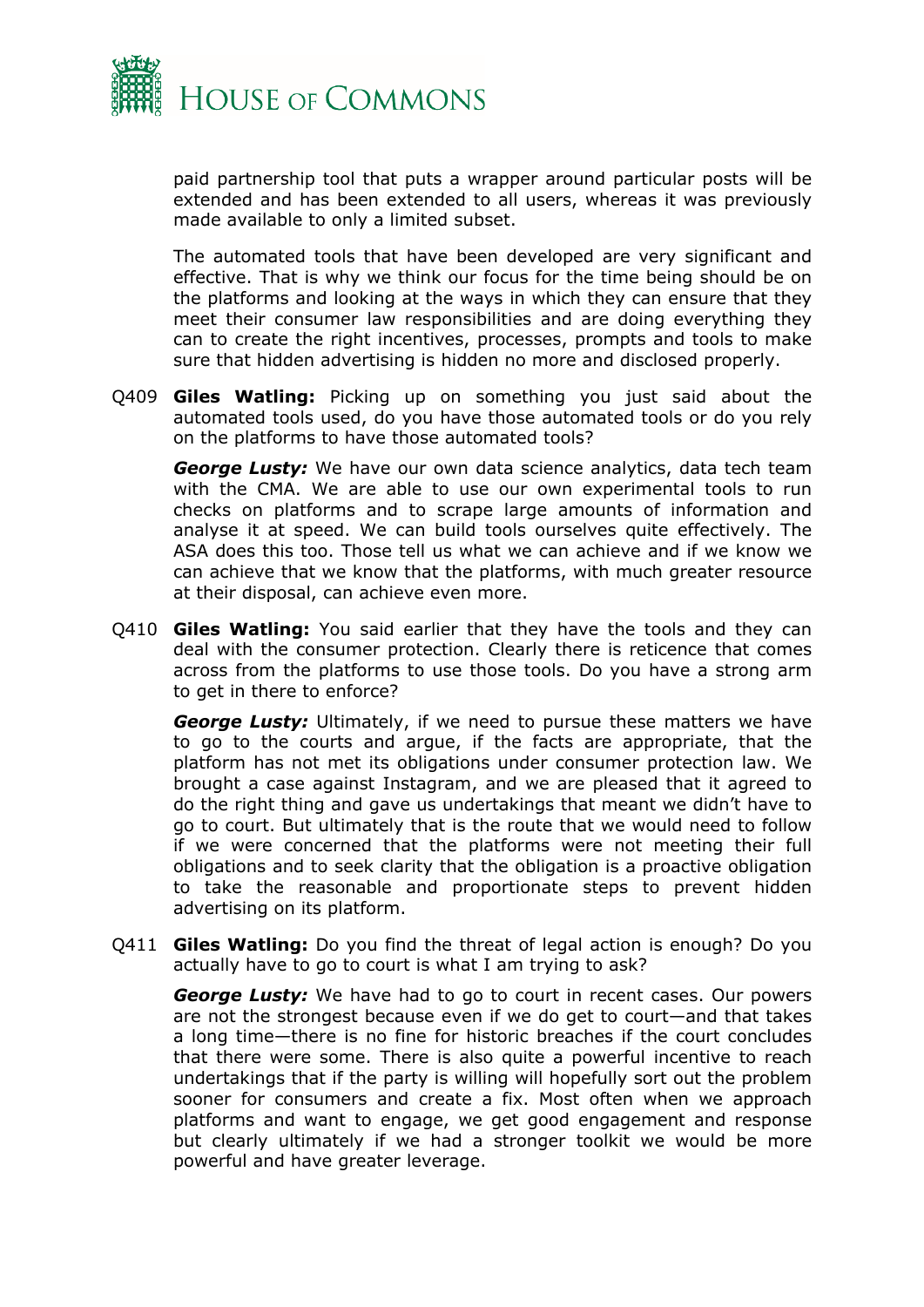

Q412 **Giles Watling:** That is exactly what I am coming to now. This is possibly an unfair question, but if you could wave your magic wand and get the toolkit you wanted, what would you want?

*George Lusty:* It is set out in the BEIS consultation on the CMA's consumer powers. That reflects what we asked for in a submission from our previous chair, Lord Tyrie, and which the CMA has continued to push for because we think that the existing consumer toolkit is underpowered. We think that the general public expect it to be more powerful and to have a greater deterrent within it. We can do and have done a lot, particularly during the pandemic, in getting people's money back for cancelled holidays and other matters like that, but it relies on parties agreeing to do the right thing to reach good strong settlements in lieu of court action. We do have to go to court and when we do it takes a long time.

Q413 **Giles Watling:** Moving on to you, Guy, could you outline what is meant by collective regulation, in simple terms?

*Guy Parker:* Working with partners so that we can regulate better. Those partners can be quite diverse. In the influencer area, it is obviously working with the Competition and Markets Authority but also with Ofcom, which has relatively new powers under the new video sharing platform regime, changes to the Communications Act deriving from changes to the audiovisual media services directive in 2018 that places responsibilities on platforms to play their part in making sure that influencer ads are properly disclosed.

Q414 **Giles Watling:** I gather that there is a constant dialogue?

*Guy Parker:* There is a constant dialogue, yes.

Q415 **Giles Watling:** You come together and come up with the answers of what you need for regulation?

*Guy Parker:* Correct, and we try to make sure that we are not duplicating unnecessarily, that the work we are each doing is complementary and supporting each other. We talk regularly to George and his team about the work that we are doing and the work that they are doing. The VSP regime is new and we will be having similar conversations with Ofcom. We have worked with Ofcom and the video on demand side for nearly 20 years, so we have a good relationship with them. In the context of influencer advertising, that is the best explanation of what we mean when we talk about collective regulation.

Q416 **Giles Watling:** What are the strengths and weaknesses of your system of collective regulation as you see it?

*Guy Parker:* A strength of the ASA system is our flexibility. We have been regulating influencer advertising for many years. The influencer market has changed substantially in the last 10 years or so. When we first started publishing rulings against unlabelled, undisclosed influencer ads, they were quite often on what people called vlogs and not many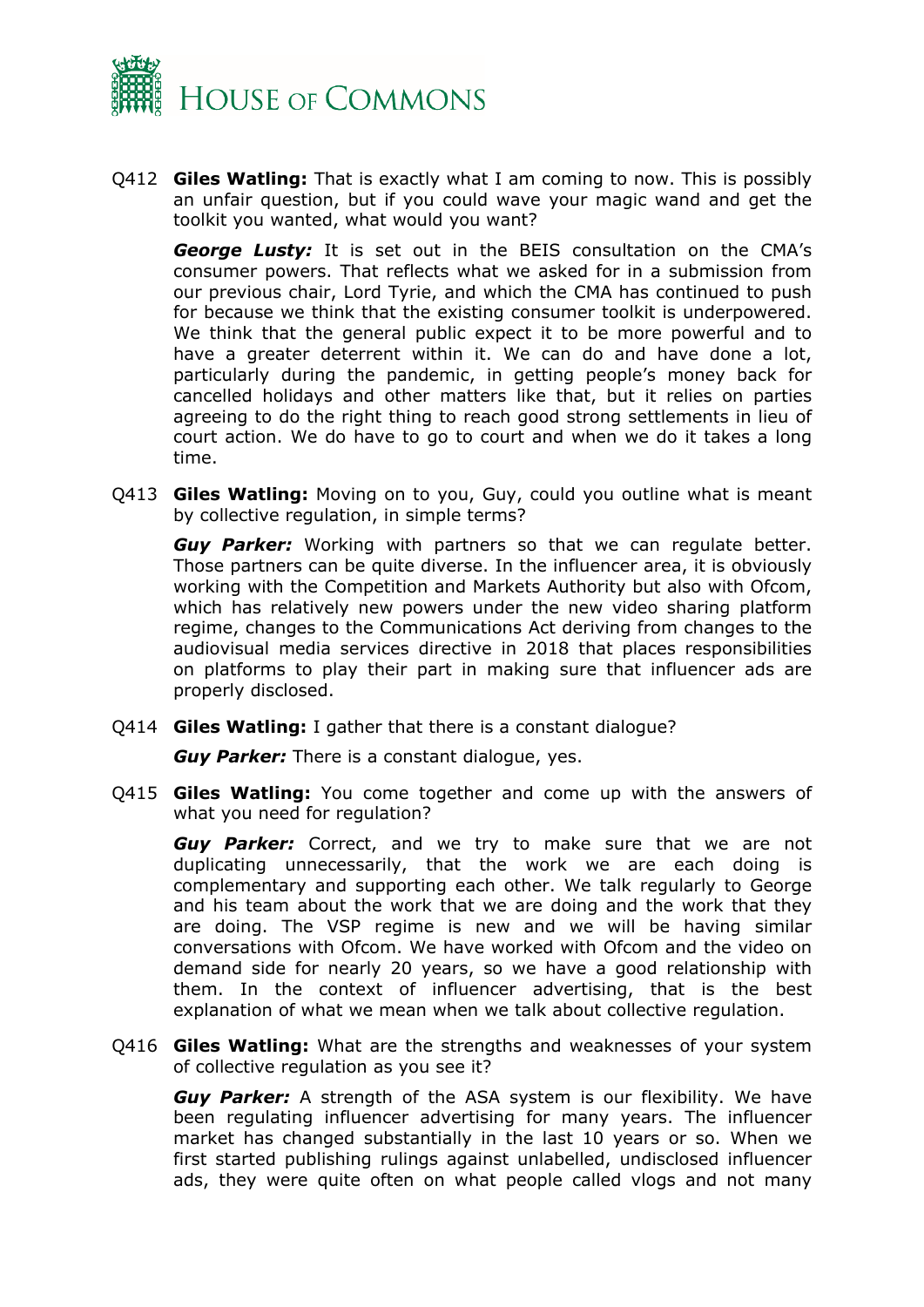

people use that term any more. TikTok had not even been thought about and Instagram stories did not exist as a format. Instagram did, but it was not anything like it is now.

Q417 **Giles Watling:** That is the big issue; you are always behind the curve.

*Guy Parker:* No, I don't think we are. One of the strengths of the code that we administer and enforce is that it is media neutral, so our regulation over the last 10 years of influencer advertising has not required any change to the rules that were already in the CAP code. We did not need to take the time to put in new rules to capture influencer advertising, new powers to administer and enforce under our code. They were already there. We have been able, therefore, to respond fairly quickly with updated guidance when new platforms and new formats have become very popular with brands.

Q418 **Giles Watling:** I gather you are fairly reliant on industry funding. Does that compromise you in any way? Does it get in the way of your ability to enforce compliance from brands?

*Guy Parker:* No, it doesn't. We are a self-co-regulatory body. We are funded by the industry and the funding is arm's length. There is a separate company called ASBOF that collects the money, mostly through a 0.1% levy on the cost of advertising. If a brand spends £1,000 on an outdoor campaign it will be asked to provide £1 of that to ASBOF, and we then get our budget from ASBOF. ASBOF's main reason for existing is to properly fund the ASA system. You only have to look at the rulings that we regularly publish to see that we administer and enforce the code robustly.

Q419 **Giles Watling:** You are truly independent?

*Guy Parker:* In the delivery of our regulation, the ASA is truly independent. The chair is independent of the industry and the majority of the ASA Council, which is also my board, is independent of the advertising industry. You can see from our outputs, from the rulings that we publish and the monitoring and enforcement action that we undertake, that it often covers the big guys as well the fringe elements of the advertising ecosystem.

Q420 **Giles Watling:** It is a question of optics, isn't it? If you are funded by the industry you may be influenced by the industry, but you say that is not the case.

*Guy Parker:* No, we are in the business of making sure that ads are responsible. Honestly, I think our record speaks to that, but because we are a self-co-regulatory organisation we have to explain that to people and seek to persuade them that we are not in the industry's pocket. That comes with the job.

Q421 **Giles Watling:** That is very important. Finally to you, Guy, we have heard that the Advertising Standards Authority's reporting mechanisms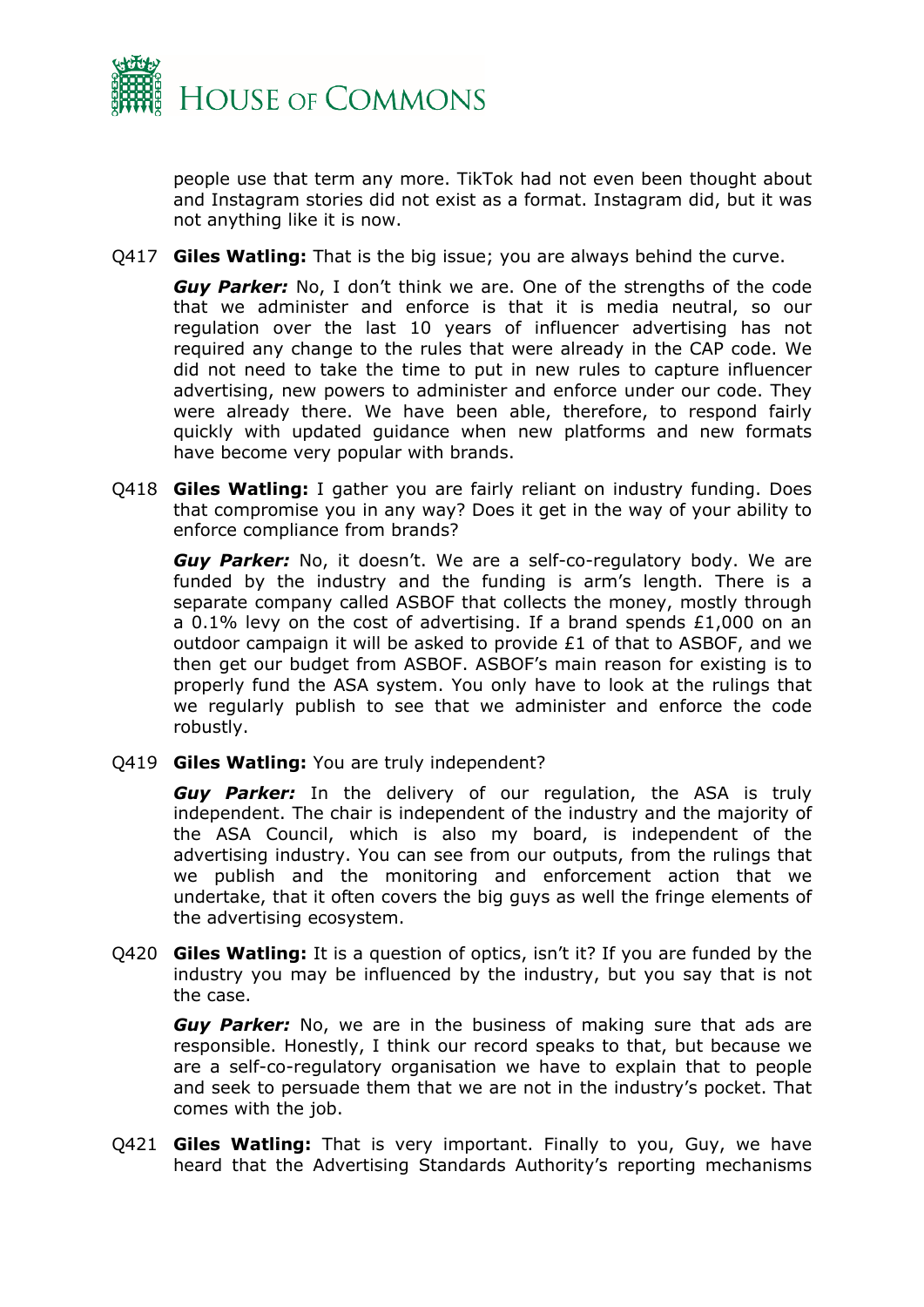

are being used by internet trolls to harass influencers. Are you aware that is happening?

*Guy Parker:* It does happen, yes. It is not just in the area of influencer advertising. Sometimes people complain to us about ads and they have an agenda. We are very strict in making sure that we assess objectively the complaints that we receive. If they raise potential issues about the compliance of an ad or a campaign with the advertising codes, we will look to take action. We very much prefer to operate an education-first approach with influencers. A lot of the influencers are young people. They always start off small and of course they do not know the rules because they are not big advertising companies.

Q422 **Giles Watling:** You have to get in touch and tell them the rules?

*Guy Parker:* We talk to them and we provide them with advice and training. We have a wealth of advice and training resources on our website. It is very accessible and is written to speak to influencers. That is always the first thing that we do. A lot has happened since we submitted evidence to this Committee back in March. We have ratcheted up our enforcement against some influencers. Those influencers have had repeated opportunities to comply with the code and for whatever reason they have not taken them. The first of the sanctions that we have deployed has involved creating a register of non-compliant influencers on our website, which has been viewed well over 30,000 times by people. It is now being used by brands to decide who to work with. That has helped to bring some of the influencers that we have posted on that webpage into compliance.

In the last couple of weeks we have ratcheted up our sanctions again against the six worst offending influencers, most of whom are ex "Love Island", and we have deployed a new sanction that we call our onplatform targeted ad sanction. That involves us using credits from Instagram, targeting our own ads at people who are likely to have an interest in following those influencers to draw their attention to the fact that these influencers are not complying with the code. Those ads have been served over a million times and we have deployed them for one or two weeks. This is very recent. All six of those influencers are now complying with the code.

Q423 **Giles Watling:** Thank you very much. You mentioned that what you have on your website is accessible to anybody so that they can see what the rules are and how to comply. The issue I would suggest is that we all look at websites, don't we, "Here are the rules" and you go, "Yes, I agree". You must come across that. How can you be more proactive?

*Guy Parker:* We do a lot that is proactive. We do webinars, we have seminars and events talking about this specific issue. We and the CMA produced jointly-branded guidance called "An Influencer's Guide" and that has been viewed or downloaded over 35,000 times on our site.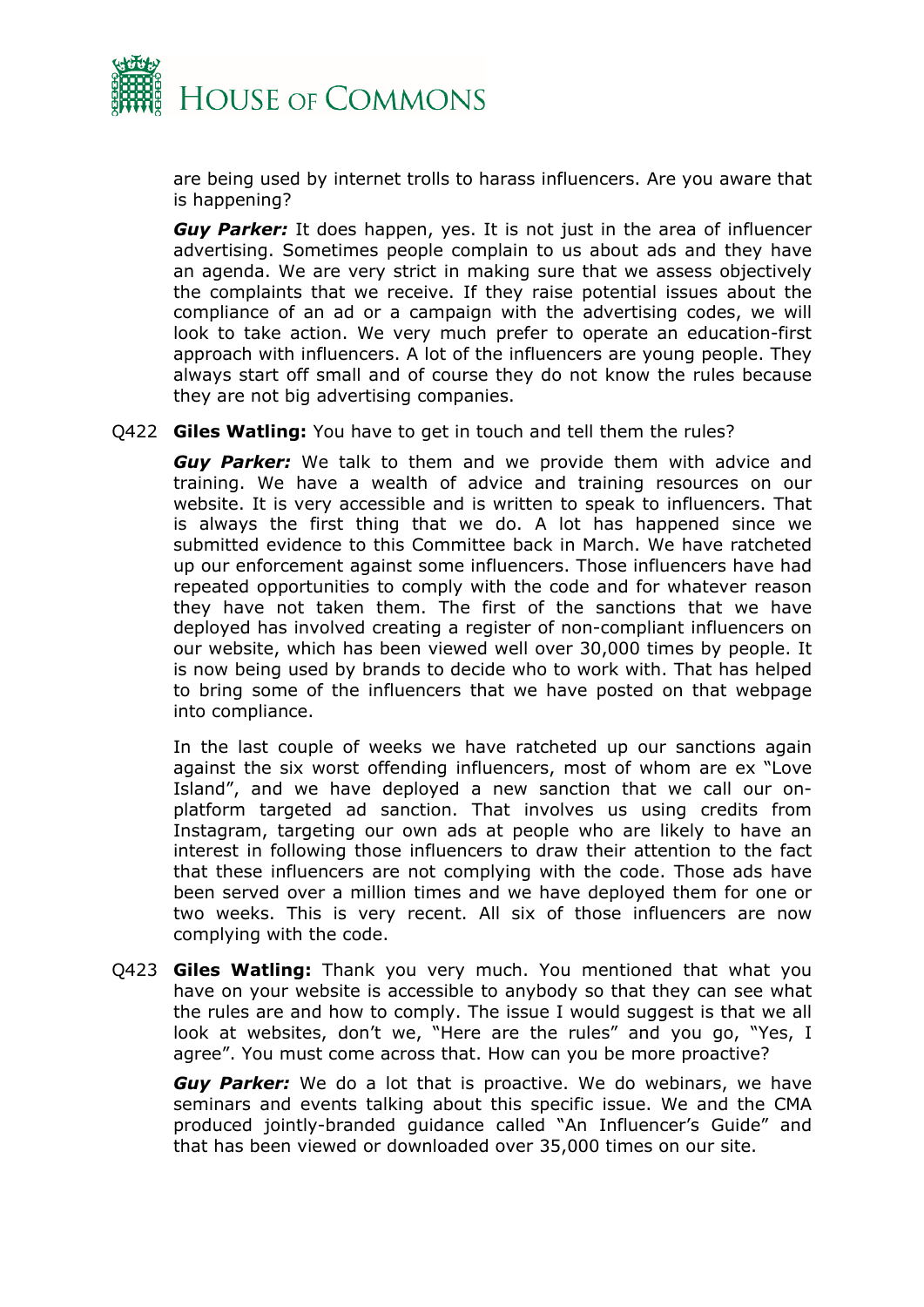

Reality TV celebrities can be among the influencers who too often are not disclosing their ads. We have partnered with ITV and produced a cheat sheet for influencers to help them navigate the rules, the dos and don'ts. That is provided to all "Love Island" contestants by ITV in the duty of care pack that they provide to them after they have been on the programme.

We try to be creative in getting through to the influencer community. We obviously work with influencer professional bodies, which tend to be quite small. There is not one big body that represents loads of them. We work with influencer agencies, talent agencies, the PR community. We are constantly trying to get the message out.

Q424 **Giles Watling:** So you are proactive.

*Guy Parker:* I think we are very proactive, yes.

Q425 **Simon Jupp:** Good morning to the panel. Thanks very much for coming along. Guy, you mentioned new technology in your annual report. I imagine that new technology played a part in identifying, for example, "Love Island" contestants who are not playing by the rules and were not playing by the rules. What does it do, in layman's terms, and has it been effective?

*Guy Parker:* It helps us to capture influencer ads, particularly in more ephemeral formats like Instagram stories where they disappear after 24 hours. You cannot look on someone's timeline and find their old ads, screen-grab them and then analyse them. You have to catch them in the moment. It helps us to capture influencer ads. The machine learning models that our data science experts have built help us to filter the content, because obviously influencers are putting up a lot of content, help us to flag and predict content that is likely to be advertising and tell us automatically whether or not it is disclosed or flagged.

That leads to big efficiency gains for our compliance people because they are no longer having manually to monitor loads and loads of influencers' accounts. The machine is doing a lot of the work for them and is flagging up, for human review, the cases that are likely to be problematic. That is deployed and we are using that. We will continue to invest in that sort of data science approach. It is crucial for meeting the scale challenge of regulated influencer and a lot of other advertising online.

Q426 **Simon Jupp:** Can you or should you have access to, for example, Instagram stories once they have disappeared after 24 hours to make your job easier? Can you do that? I know that they disappear for mere mortals like me, but can and should you be able to access those stories?

*Guy Parker:* It would be great if we could do that. I don't think that the APIs that Instagram makes available cover Instagram stories yet.

Q427 **Simon Jupp:** Is that something you would like to see? If there is a social media platform that does 24-hour stories, 12-hour stories, whatever they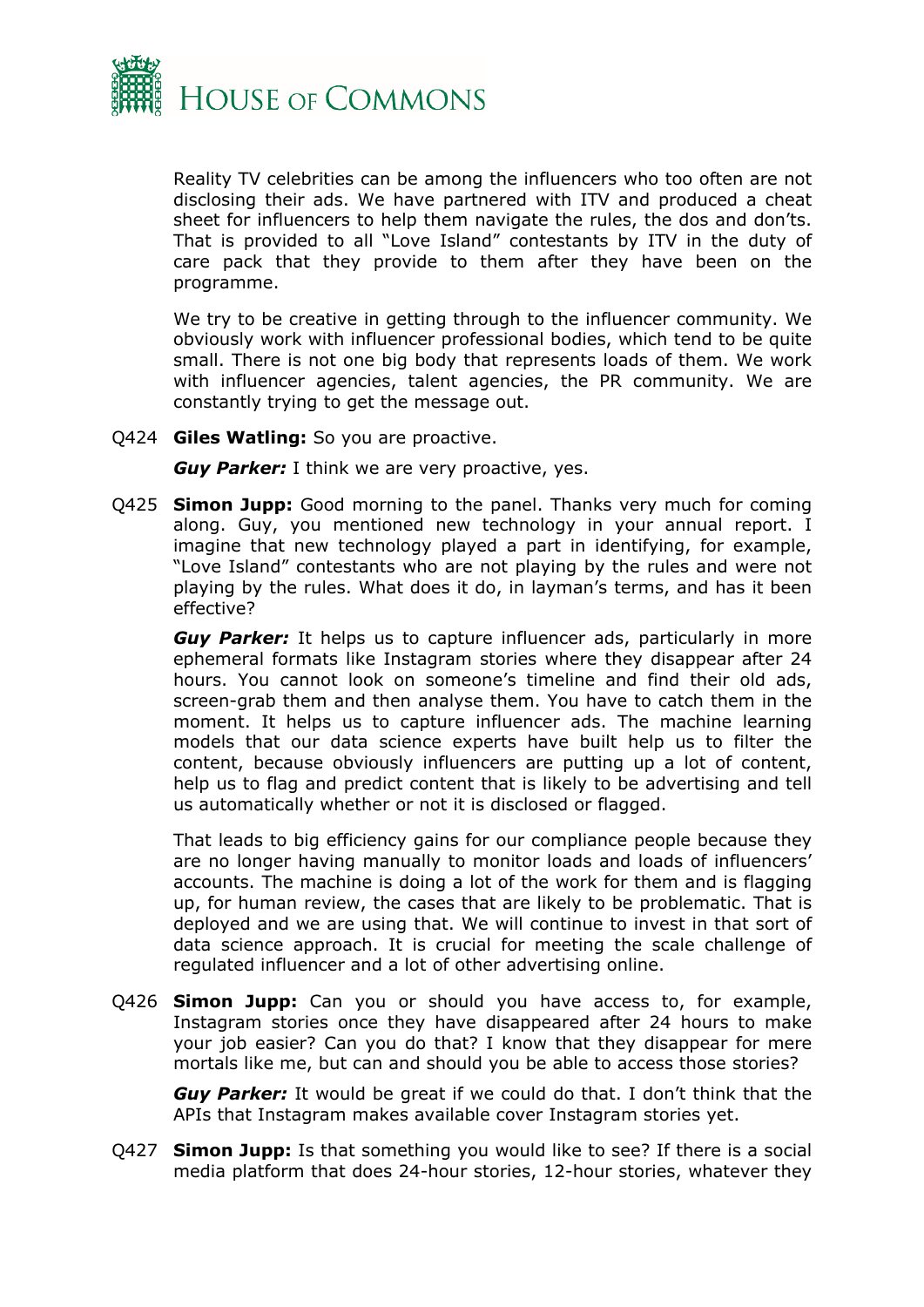

might be, should you be able to view them afterwards so that you can properly review their content? Technology is great but it will not capture everything, will it?

*Guy Parker:* No, and we have to make decisions about where we deploy this automatic monitoring. Yes, that would be great. We are having ongoing discussions with the likes of Instagram about these sorts of issues. Access to data is critical to get the best out of your data science work.

Q428 **Simon Jupp:** Without wanting to traipse into private discussions, why is it ongoing? Why can't you just demand it? Are you expecting to get the powers to see the stories that have lapsed?

*Guy Parker:* We do not have statutory powers because we are a self-coregulatory set-up. We have ongoing discussions with the likes of Instagram and other platforms about these sorts of things. We have a bigger, broader initiative at the moment, which we call online platform and network standards, which is looking at bringing principles into the code that will allow us to hold platforms to account for the role that they play in making sure that the ads that they make money from are responsible and comply with our code.

Issues around data are very much a part of the conversations that we are having and will continue to have with the platforms. This is all happening, but there is certainly more progress to be made.

The point I will finish on, very quickly, is that we are able to capture influencer advertising at the moment through the technology that we have. We will be scaling that up anyway while these conversations continue. We are already able to get sufficient data to make a real difference to our enforcement.

Q429 **Simon Jupp:** Would you be surprised if social media platforms refrained from giving you access to the stories that have lapsed? It is an interesting point, isn't it, because, as you say, you will not be able to capture everything, no matter how impressive the technology might be?

**Guy Parker:** Yes, I would be surprised if they refused to give us the data that we need.

Q430 **Simon Jupp:** I think I would be as well. It seems that you only began to develop some of the technology you are using, this data science capability, in 2020. Given that we know that the issues we have discussed already in this session have been around for longer than that, why has it taken you so long?

*Guy Parker:* We have a lot of priorities, obviously. The technology investments we have made in the last few years have been focused in a lot of other areas too. We were the first advertising regulator in the world to deploy a programme of monitoring called avatar monitoring that is focused on age-inappropriate targeting of paid ads online. Think of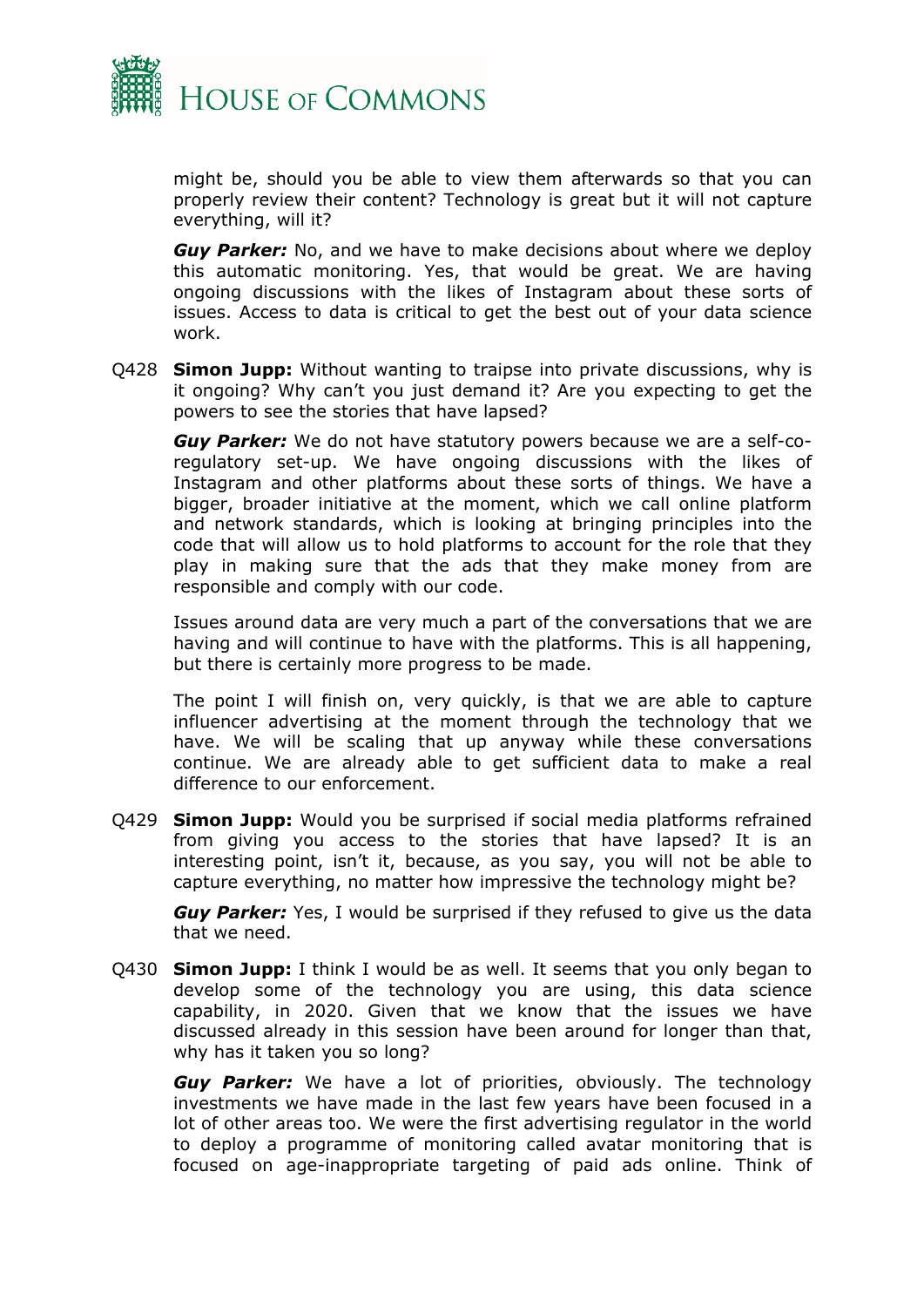

alcohol ads, gambling ads, ads for food time—fat, salt and sugar—ecigarette ads and so on that are being targeted at children online, which is against our rules. The challenge there is that if you and I go to the same webpage at the same time, we will be served different ads, so how do we know what ads are being served and to whom?

Our response through the avatar monitoring programme was to build profiles that mimicked the browsing behaviour of different-aged people, particularly children—an avatar that mimics the browsing behaviour of a primary schoolchild, a child just transitioning to secondary school, a teenager. We then deployed those avatars to hundreds of websites and video channels. We captured the ads that were served to them and analysed those ads, and we have been able to take action on the back of that against inappropriately targeted ads. That has been a big focus of our work as well. We have limited resources, so we cannot do everything at the same time. We have to prioritise our work.

Q431 **Simon Jupp:** To develop a picture, can you give me an example of a couple of adverts you were discussing that breached the guidelines, that you were concerned about, that were targeting children, just to give an example for the Committee this morning?

*Guy Parker:* The headline from the first sweep of avatar monitoring that we did back in 2019 is six gambling operators were being slapdash in their targeting, working with their ad tech partners. They were not paying enough attention to the targeting of their ads and they were serving gambling ads on websites that are popular with children.

Q432 **Simon Jupp:** Thank you, Mr Parker. I might come back to you in a minute. Mr Lusty, what monitoring analysis are you conducting on the state of the influencer marketplace, vast as it is?

*George Lusty:* We have a slightly different set of information-gathering powers from Guy at the ASA. We have statutory information-gathering powers, which means that as well as monitoring, we can ask directly and we can follow that up with court action if a firm or individual for any reason were not to comply with our information request. That, to some extent, gets around some of the issues that exist in the ASA's regime, but we also do our own direct monitoring.

We are a regulator for the whole UK economy, so looking at what is going on on social media platforms is just one part of what we do to look at the economy. We use social media monitoring software to identify a raft of different consumer profiles, to see if there are spikes of complaints by people about any particular product, service or trader. We use social media proactively in our wider programme of work.

Specifically in the area of influencer marketing, we use tools in a very similar way to the way that Guy has described—to capture evidence, to allow us to sift very large volumes of posts and to use technology to identify indicators of possible hidden advertising. There is always an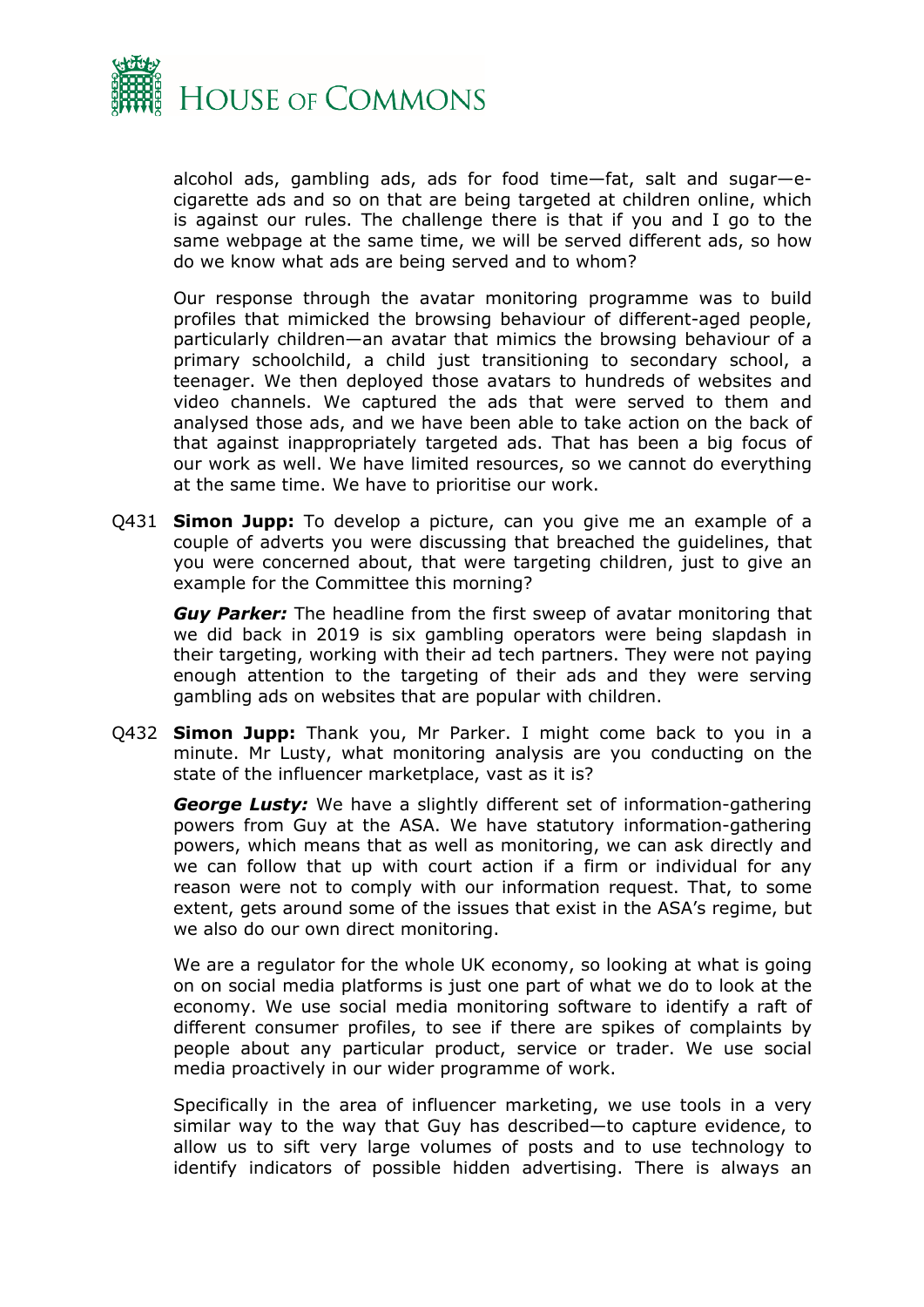

information gap, because we do not know whether a payment or gift or other incentive has been made, and we would need to use informationgathering powers—and we do that—to find out whether or not that exists. It can give us a starting point, and it is exactly that kind of tech that in our view forms part of the solution. It is effectively the base standard that we think all platforms should be using with automated tools to create the prompts that trigger a conversation with brands, which then leads to sanctions on either them or influencers as appropriate. Those need to be effective and—

Q433 **Simon Jupp:** We are not there yet, though, are we? Given that this industry has blossomed in the last couple of years, when do you expect we will get to the point that you have reached your wish list of powers to solve this problem or at least solve some of the problems that occur as a result of this?

*George Lusty:* We are following up the Instagram undertakings with other work with platforms. That will be ongoing, and my team is working on that as we speak. We hope that will push that standard out and it will be recognised, accepted and welcomed. Indeed, from the evidence they have given to this Committee, we understand that platforms recognise the need to take those proactive steps. We hope that we will be pushing at an open door with that.

We think that what needs to follow is that everything within the value chain needs to act on its responsibility. We have, as I have said, flagged some areas where we still think there could be greater clarity introduced within the consumer protection regulations about the extent of the duty on platforms to proactively address illegal content. We think that stronger enforcement powers for us and for our trading standards counterparts and other sector regulators with concurrent consumer law powers would make a huge difference in creating the right deterrents within the enforcement framework.

Q434 **Simon Jupp:** Where are those discussions? You have your wish list, but where are they at the moment, and when do you expect to see further powers given to you and your counterparts?

*George Lusty:* BEIS has consulted on those powers and we are awaiting the publication of its response to that consultation. It is very much, therefore, a matter for BEIS about the timing of those changes being introduced. We understand that it is proposing to give us what we have asked for, and we welcome that.

Q435 **Simon Jupp:** At the moment, as someone who is looking at this pretty much from a layman's perspective, if I am really honest with you, it seems like a patchwork quilt of monitoring and enforcement. Do you think that is accurate?

*George Lusty:* If you look at our written submission, you will see that when it comes to our action we have tried to tackle it at various different levels, going back to the days of the Office of Fair Trading, our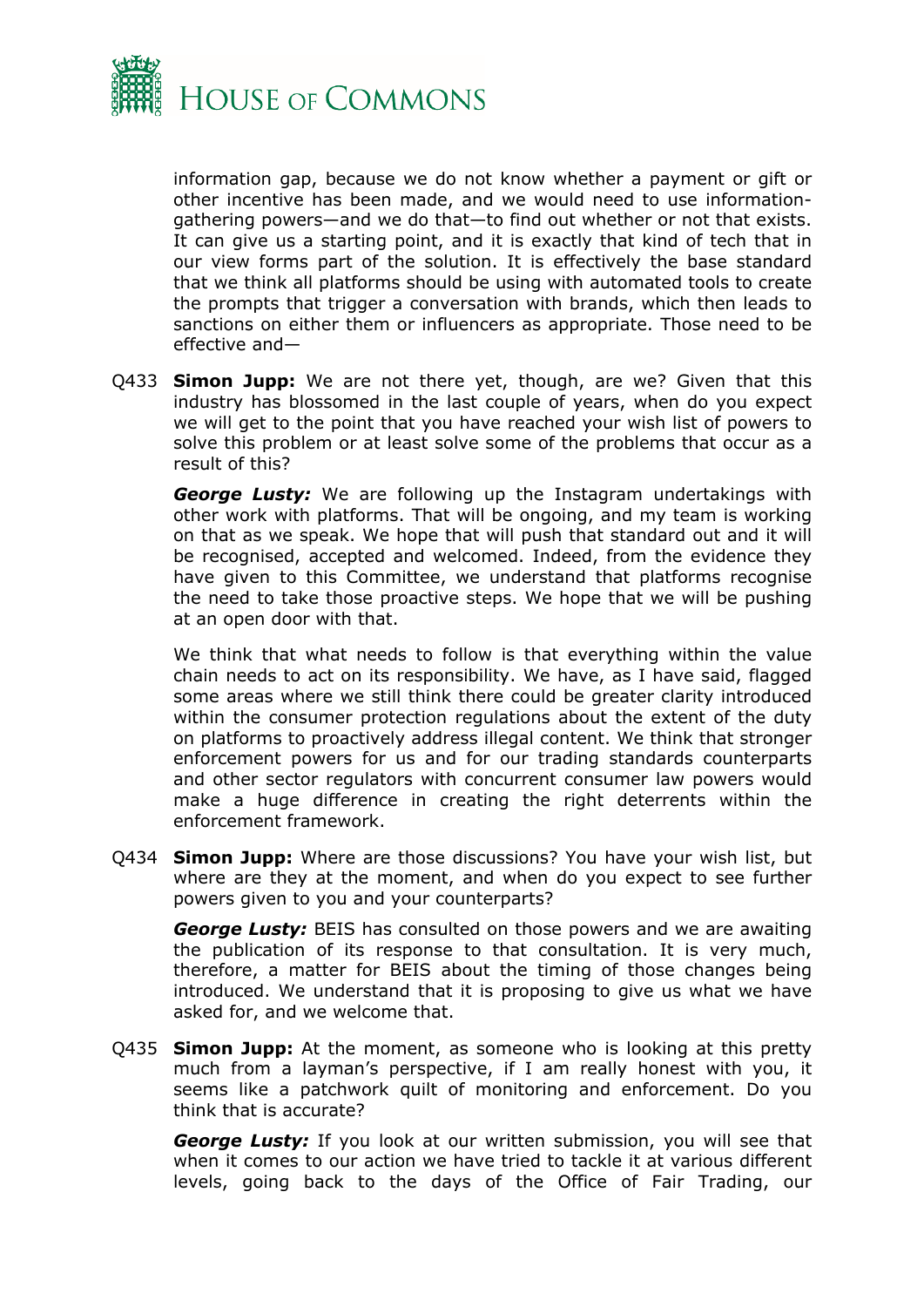

predecessor, and work that started in 2010. We have tried collectively to address what has become an endemic, market-wide problem. As you have said, the market has blossomed, the influencer marketing market has doubled in two years and it is very effective. It is much more powerful than traditional advertising techniques, and it is particularly powerful with younger people in persuading them to buy things.

We think the best way to address that—and the way that we can have the most effectiveness and traction—is to look at the point in the value chain where we can achieve the greatest difference. At the moment, that is looking at platforms and what they can do with automation, detection, prompts, and following it up. Inevitably, what I have described has been going in and trying to sort out the problem at a number of levels, and it still persists. We think that platforms need to act on this responsibility, brands need to do their bit and influencers need to follow the very clear guidance. It is not rocket science. We have been able to articulate it jointly with our counterparts in the ASA, and we have gone out to train people. We put out prompts using user-friendly social media messaging ourselves to say what you have to do, and that just needs to be followed up.

We think that there is a need for more powerful deterrents. We welcome what the ASA is doing with ads directly on the platforms to draw attention to bad conduct, the naming and shaming list, which we think at the very minimum needs to inform what the platforms are doing and inform the sanctions that they are willing to impose. Ultimately, we think that civil fines would be an important addition to the arsenal of regulators.

**Simon Jupp:** That is very interesting. Thank you.

Q436 **Kevin Brennan:** Mr Parker, I will ask you a couple of questions first. Do you think that the influencer route is a particularly powerful—to use Mr Lusty's words—form of advertising and particularly effective, compared with traditional forms of advertising?

*Guy Parker:* Yes. I think the fact that the influencer market has grown so rapidly and is forecast to continue to grow rapidly—

Q437 **Kevin Brennan:** I thought I read something the other day saying that young people are pretty savvy about these things and a very small percentage of them say that they are influenced by influencers when they put products in their content.

*Guy Parker:* We all say advertising does not affect us, though, don't we? The brands would not be spending the money they are spending in influencer campaigns if they were not seeing a return on their investment.

Q438 **Kevin Brennan:** Tracking back to what you were saying earlier about ITV and "Love Island", the duty of care provisions and the work you have done with ITV on that, are the contestants on programmes like that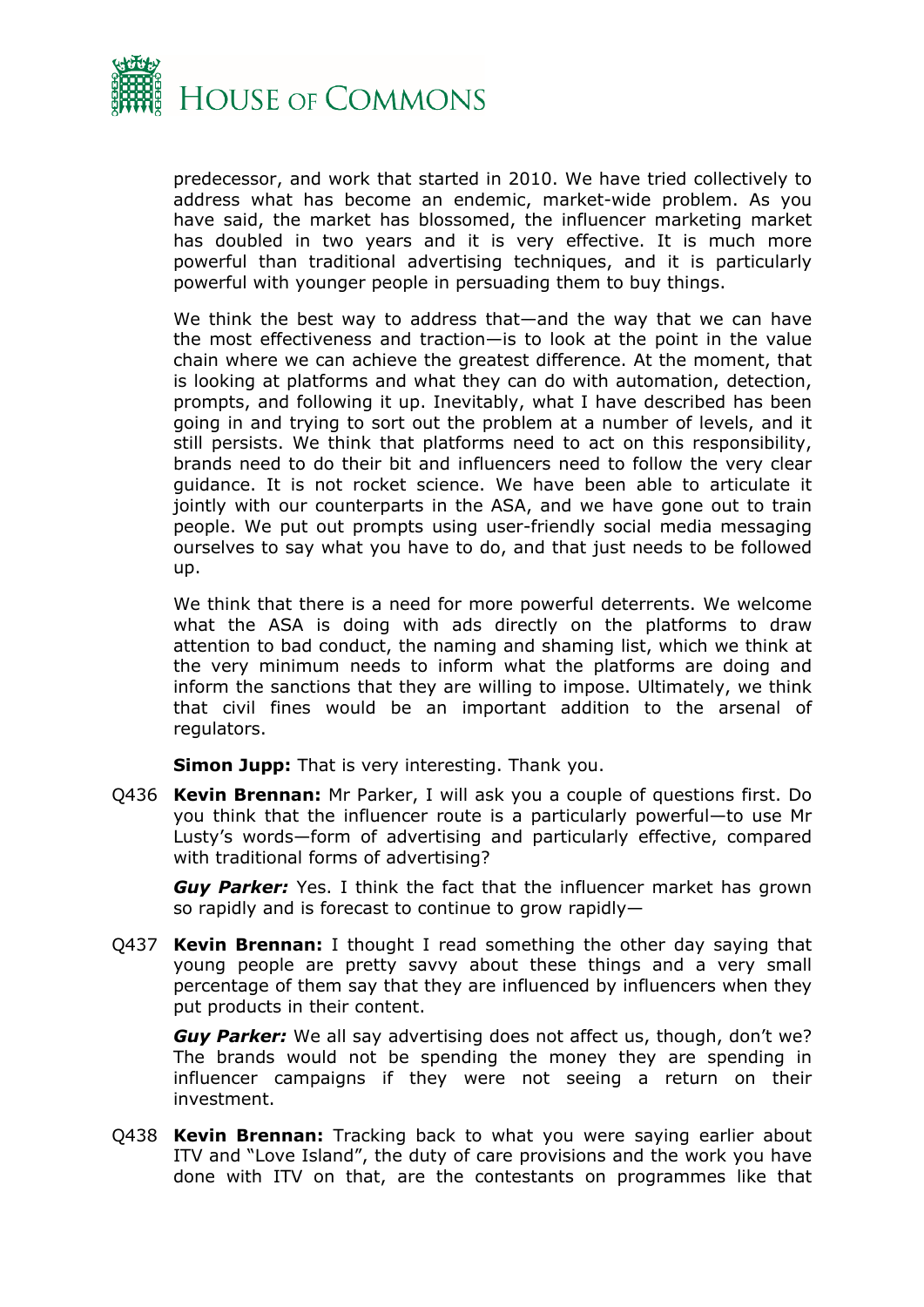

contractually obliged, in their contractual arrangements with the broadcasters, to follow a code of conduct around this sort of thing or to agree that they will comply with Advertising Standards Authority regulations and so on?

*Guy Parker:* That is a good question. I don't know.

Q439 **Kevin Brennan:** Do you think it would be useful if they were contractually obliged and it formed part of their contract to go on the programme that they have to be responsible and follow the rules in any influencer-type advertising activity and product endorsement that they take part in?

*Guy Parker:* I am always a fan of that sort of thing, yes. It speaks to the point that George made earlier that we need to carry on with this multipronged approach. Everyone has to do their bit. One of the parties here is a broadcaster, ITV. I have to say that it has taken seriously its responsibility in this area—

**Kevin Brennan:** It is a public service broadcaster.

*Guy Parker: —*as has the trade body for the big advertisers and the IAB, but we have to keep at this, and keep getting better. ITV has the duty of care to, for example, "Love Island" contestants and we do not. We have a responsibility to protect the public and provide a level playing field to responsible businesses.

Q440 **Kevin Brennan:** If it is not the case that they are contractually obliged, that might be a sensible suggestion in this area for us as a Committee.

*Guy Parker:* I recommend that you talk to ITV first, in case it already does that.

**Kevin Brennan:** Of course. I am sure it is watching, so I am sure it will let us know.

*George Lusty:* More broadly, if brands, in their own contracts with influencers, were routinely including terms and conditions requiring the appropriate labelling and disclosures, I think that that too would make a very big difference—the use of model terms and conditions that would put those responsibilities very clearly out there as between the businesses, the brands and the influencers that they contract with.

Q441 **Kevin Brennan:** Thank you. That is a very helpful suggestion. Mr Parker, a couple more questions to finish. A lot of your sanctions rely on naming and shaming. Do you believe that brands and agencies suffer reputational damage in the same way that influencers do by that kind of approach?

*Guy Parker:* Yes. Thinking beyond influencer advertising, the overwhelming majority of our naming and shaming applies to brands, to advertisers. We know that it is effective. There are challenges when it comes to smaller companies, new entrants to markets, businesses that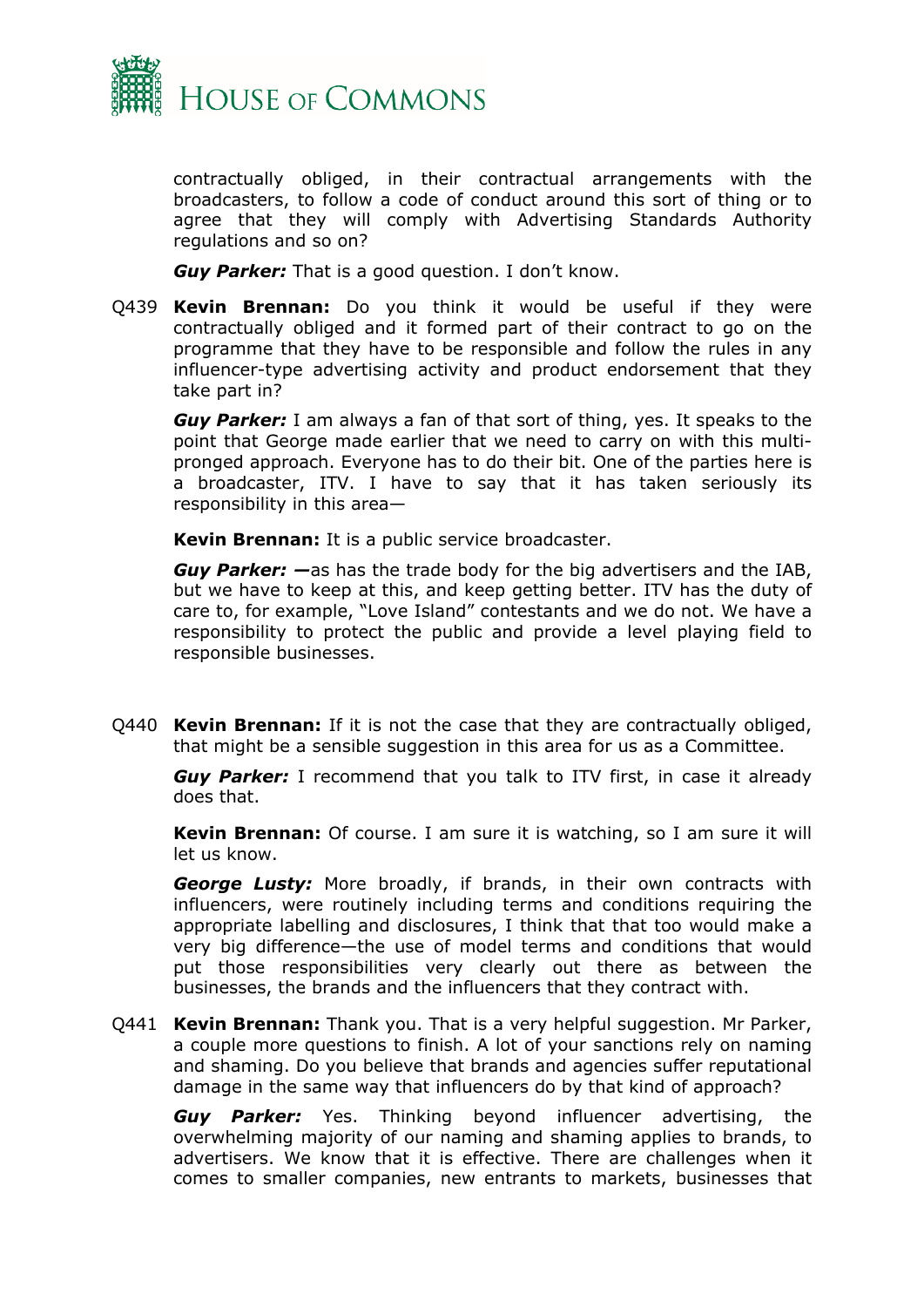

are disruptors and they are trying to disrupt a market. Of course there are challenges to that, which is why we have other sanctions that we escalate if we need to. We know that naming and shaming works in this space and we see it.

There is a good example from 2019. Lord Alan Sugar posted a tweet that was an advertising tweet but did not disclose, which we investigated and published a ruling. He was quite angry about it. He said a couple of things about us, one of which was that we were jobsworths, but importantly he has since complied and has been careful about making sure that he puts #ad in his tweets, and that is what matters. Lord Sugar has a reputation. Some people do not have such an august reputation as his to protect and that is when we need to ramp up the sanctions. We know that that works. Influencers have come off the non-compliant influencer register on our site because they have started to comply consistently.

Q442 **Kevin Brennan:** I think we have already talked about the six noncompliant influencers you were talking about earlier. Mr Lusty, do you think that obtaining undertakings from specific influencers is an effective way to enforce influencer compliance?

*George Lusty:* We have obviously done that. It is going back a while to 2019 when we secured undertakings from 16 influencers whose practices had been of concern. They agreed very quickly to provide undertakings, which effectively is a form of promise and is not directly enforceable. I cannot walk into a courtroom with a credit card and say, "There is a breach", and the court gives me an order the next day. If we want to enforce that, we still need to take it back through the court system and effectively argue our case from scratch. That is one of the things that we are saying is an inadequacy of the current system. It does not create the powerful leverage that we need as an enforcer to be able to take those things through. However, talking about the effectiveness of naming individuals who we believe are not complying with consumer law, we think it was a powerful thing to do and drove compliance.

Q443 **Kevin Brennan:** What legal obligations are relevant to social media platforms across the influencer advertising process, and are they being met by social media platforms?

*George Lusty:* There are a number of different bits of law that bear down on them, particularly in this space. The bit that we are concerned with is the consumer protection regulations that, among other things, require that platforms, where they are acting as traders—engaged in commercial activity in connection with influencer marketing and we consider that they are—need to behave in a professionally diligent way, which means meeting the standards of honest market practice. In very practical terms, it means that they need to take reasonable and proportionate steps to ensure that people are not being exposed to hidden advertising that can cause them to make decisions that they would not have otherwise made and buy products that they would not otherwise have chosen to buy.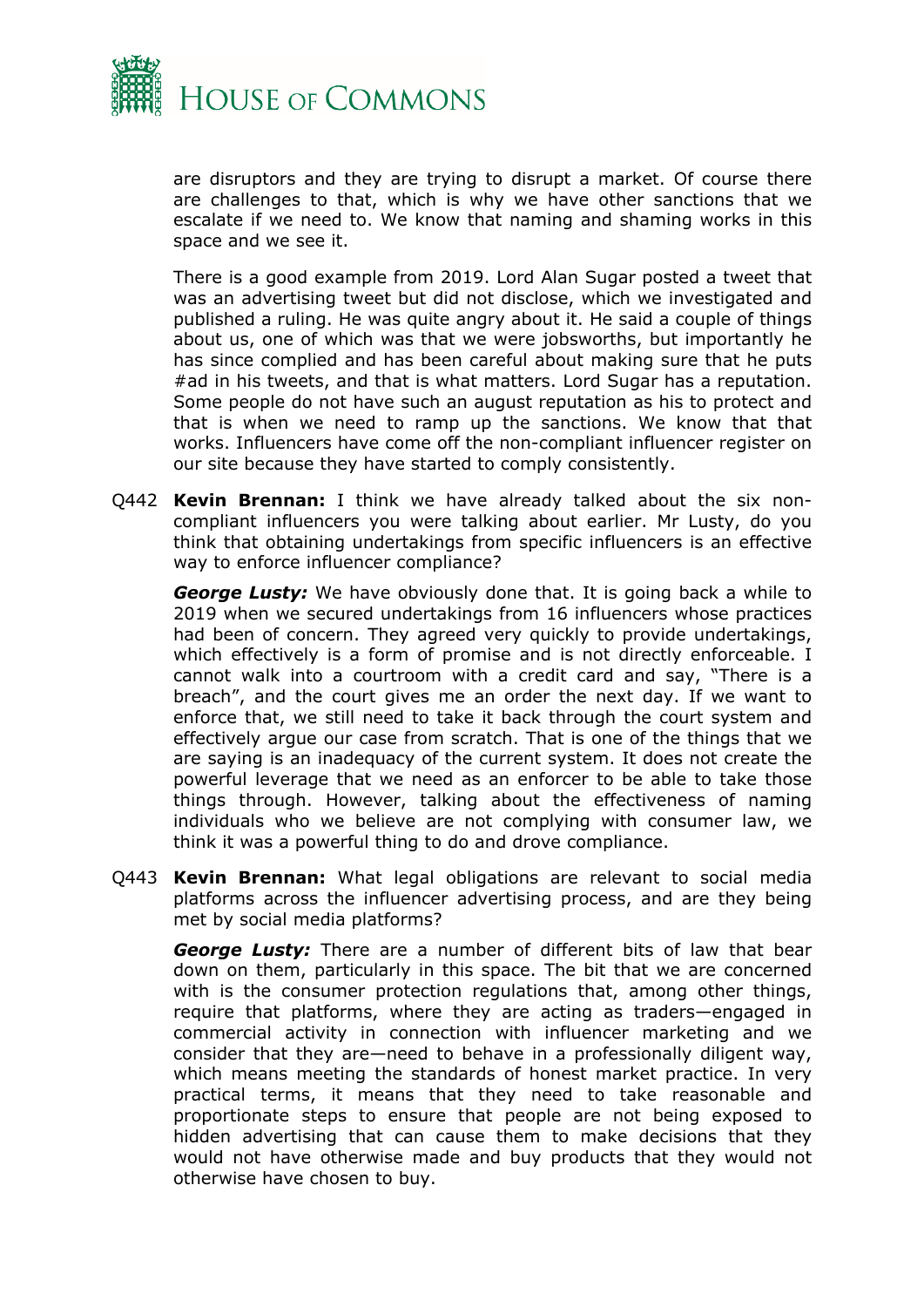

As to whether they are meeting those standards, that was the reason that we decided we needed to begin an investigation into Instagram in the first place. That was a formal investigation, using our powers under the Enterprise Act, which they resolved through undertakings, and we very much welcome that. It is the start of a process because until every platform has tools like that and they are working effectively and being followed up, the problem has become endemic and will persist.

Q444 **Kevin Brennan:** Do you know that thing on the media where politicians go on representing their party or the Government to talk about one thing and then they get asked about something else? I am going to do that to you now, just for a bit of revenge. The Competition and Markets Authority this morning has issued a press release headlined, "CMA launches probe into music streaming market". Of course, that probe has come about as a result of a report this Committee compiled—a ground-breaking report, I would say—into the economics of music streaming. You may be aware that I have a Bill that is still alive in the parliamentary process, albeit in the deep freeze at the moment.

The press release says, "While focusing on potential harm to consumers, the CMA will also assess whether any lack of competition between music companies could affect the musicians, singers and songwriters whose interests are intertwined with those of music lovers". What will be the process going forward for that inquiry and when can this Committee expect it to compile all the evidence and come to its conclusions in that market study?

*George Lusty:* My lead role is in consumer protection, and that is being conducted as a market study, which is within a different part of the CMA. However, you are right, that launched today. We announced several weeks back that we were intending to launch and that has now happened. It is a formal market study, which means that the CMA has access to very robust information-gathering powers and operates within a tight statutory timeframe to conduct its investigation to gather evidence from parties using those powers to first publish its initial findings and to put those out to see views on them before concluding its final report.

There can be a number of outcomes from that. It can lead to direct recommendations to Government. It could, of course, lead to the use of the CMA's other tools, if things are uncovered as part of it. I suggest, if that is of particular interest to the Committee, that other CMA colleagues could come back and talk to that directly with you. We do, of course, recognise the prompt that came from this Committee, the urge that we take on work in that space. I am pleased that we have been able to announce that is launching today.

**Kevin Brennan:** On the bombshell that Neil Young's music is being removed from Spotify today, streaming really is in the news. Thank you.

Q445 **Steve Brine:** You have a heart of gold, Mr Brennan. Mr Parker, we have heard that influencers are unaware of UK advertising rules, which is a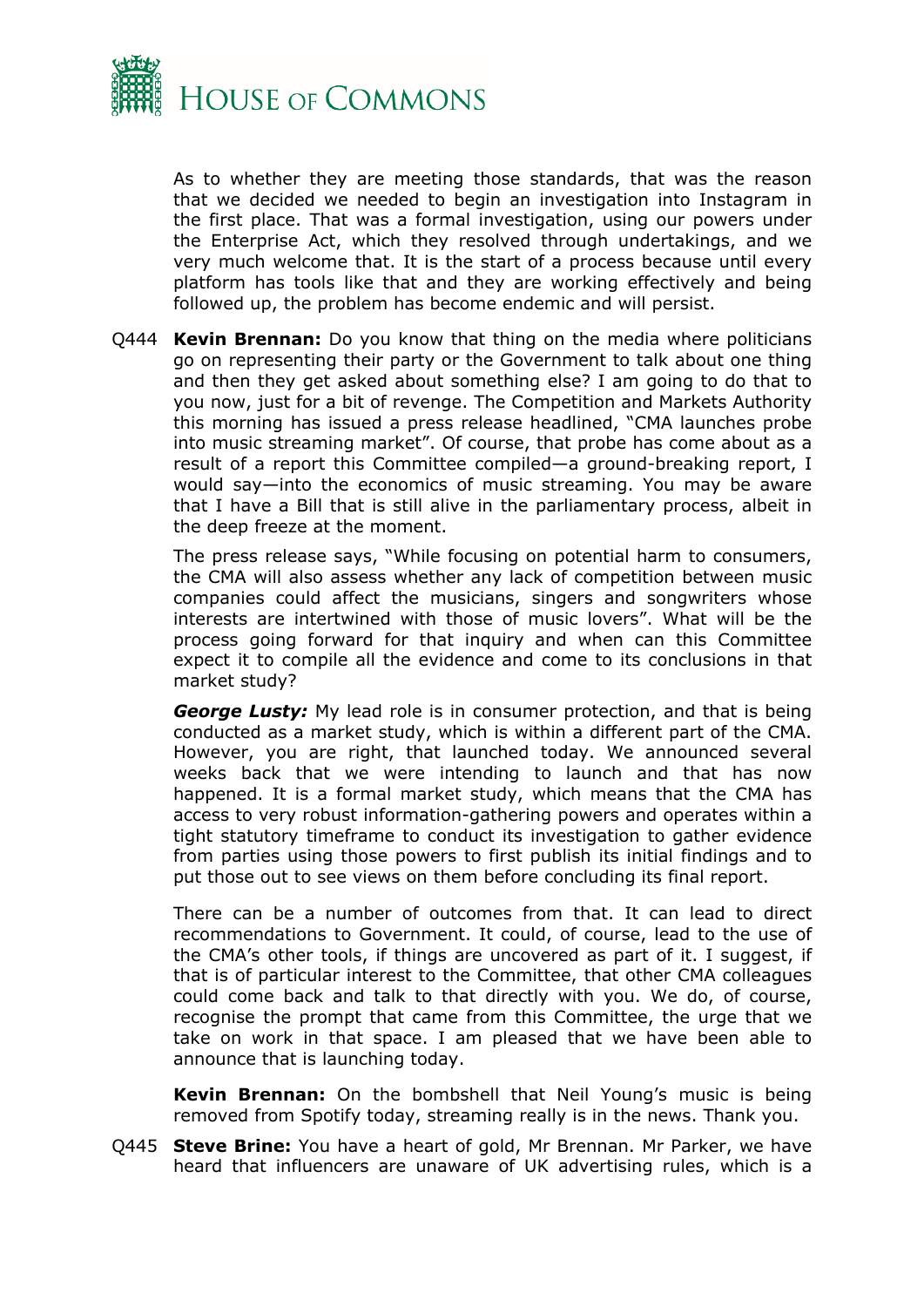

good one because, of course, ignorance of the law is no defence of the law. It could have cross-read in other areas at the moment. Can you tell the Committee about the support services that you provide to make sure that there is no ignorance of the law?

*Guy Parker:* Yes, I am happy to. I have talked about some of them already such as the jointly branded influencers guide that we have put together with the CMA. There is an awful lot on our website. There are video guides. We provide advice through our copy advice team on influencer labelling for different platforms. That is platform-specific advice, because some influencers are active on TikTok but not other platforms. We have put together with TikTok a series of TikToks with nine of its content creators, with the TikTok content creators talking about the importance of following our rules, not just disclosure rules but including our disclosure rules. That is a really nice partnership. We like this because it is quite creative and is good fun to do. We are constantly challenging ourselves to try to get the message out as well as we can.

For some people, ignorance is not a defence if they are relatively established influencers with talent agencies and so on. I do not think they have an excuse to say, "We didn't know there were rules here". With newer entrants to the influencer market, it is an excuse. They do not have professional help and are often very young people. That is why it is important that we adopt an education-first approach when we come across problems with those influencers.

Q446 **Steve Brine:** Yes, but if I am 17 and I have just passed my driving test, I still have to stick to the speed limits. Saying, "I didn't realise it was 70" is not a defence to the law just because I am new to driving. There are so many new entrants to the market, and you rightly say that you are putting all that stuff out there and you are challenging yourselves to do TikTok vids, and the mind boggles. How do you measure whether that is being received? How are you able to go behind the curtain and measure its impact? Just because it is out there does not mean it is being consumed.

*Guy Parker:* Correct. We can count the number of times pieces of advice are viewed or downloaded. We can look at indicators. For example, we can monitor the use of #ad and we know that has increased in the last three years by 600% or 700%, which I think is a bigger rate of growth than the influencer market. That is a global figure, but it is giving a sense. We talk to people the whole time and we talk to the influencer community the whole time. We get feedback. You will always get some influencers who say, "Well, I don't think you're doing enough". Equally, I know this Committee has heard evidence from influencers and influencer agencies that says that there is plenty of guidance out there.

We need to keep at it because formats change and there is a grey area that George has alluded to, which is genuinely difficult—when is the line crossed that turns a piece of content into an ad requiring disclosure and compliance with the rest of our rules in the code? Those can be quite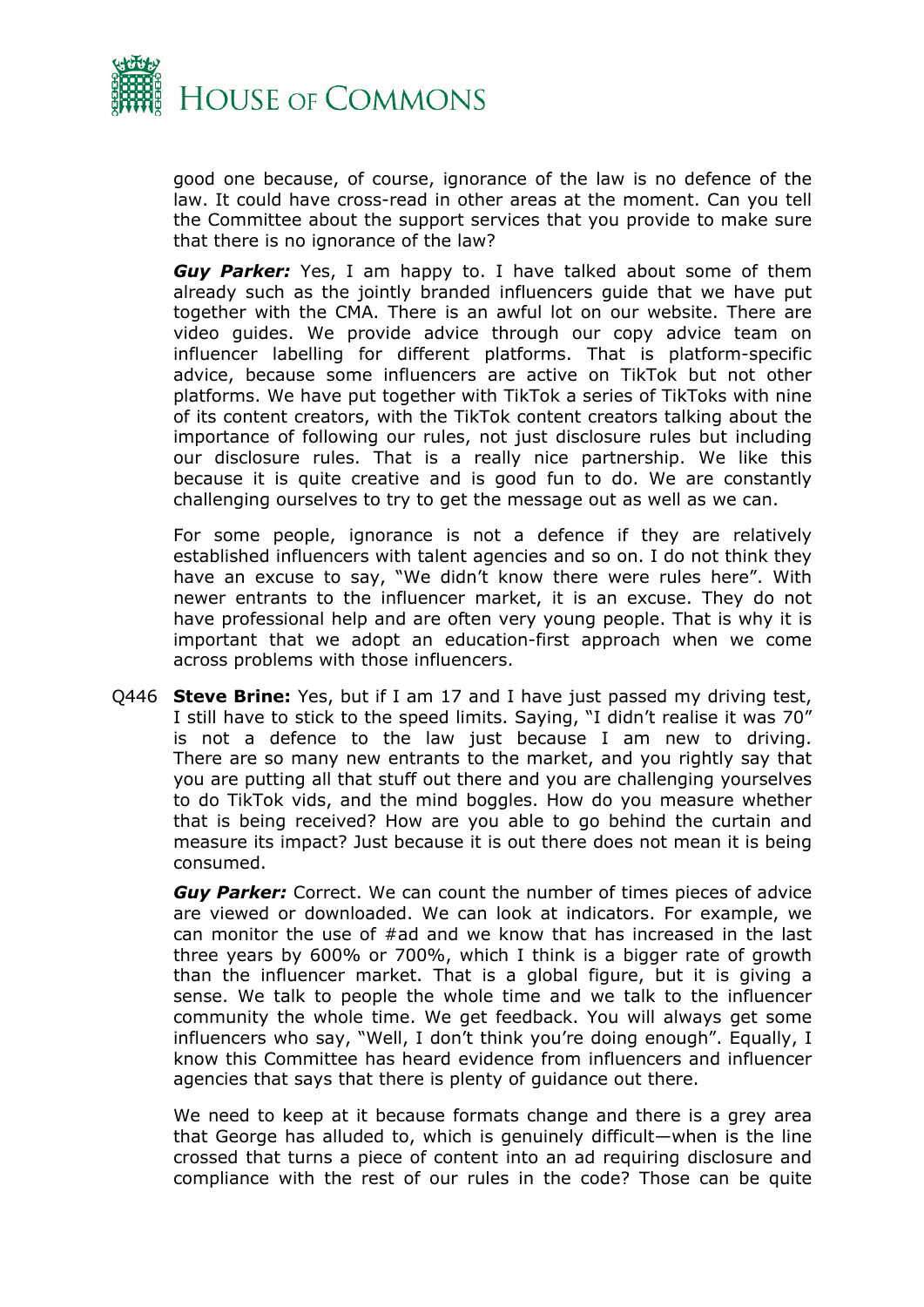

knotty judgmental issues, and our guidance needs to keep being updated to reflect that. The message of the general principle is that if it is advertising you should be telling people clearly and upfront—members of the public should not have to play the detective to try to deduce the status of a piece of content—is well and truly out there. I don't think that anyone other than pretty brand-new entrants to the market should have an excuse to say that they did not know there were rules.

Q447 **Steve Brine:** You talked about different profiles and different ads being served to different profiles, which of course is nothing new these days. Clearly the ASA's world was much simpler when there was just published media, before there was online media. What horizon scanning do you do on the future? The online world is now quite old hat. There are all sorts of other worlds that are being created—virtual reality worlds, artificial intelligence worlds. What is your organisation doing almost to look into the future? You have to stay ahead, don't you?

*Guy Parker:* Yes. It is a great question. In a sense, we have an advantage, because we are a self-co-regulatory set-up. We have very good access to very clever people who work in the ad industry and the tech industries, who care about trust in advertising and responsible advertising and who can help us to understand these sorts of likely future developments, like the metaverse, and what the impact might be on advertising and ad regulation. We talk and think about it a lot. We take advantage of the access that we have to speak to very clever people about these sorts of issues and that is how we seek to stay on top of it. It is hard, and anyone who says they are ahead of this is lying. The pace of change is too fast.

**Steve Brine:** Finally, Chair, if you will indulge us, I believe that Mr Lusty wanted to come in on the first point we were discussing.

*George Lusty:* Yes, on your question about how you make sure that people access the guidance so we stay on top of whether they are digesting it. It is a very good question and I think the reality is that we can't rely on that alone. I want to draw your attention to one of the features of the undertakings that we concluded with Facebook. It was required to provide prompts not only when new influencers sign up about what they need to do to properly label advertising if they are using the platform for that but to create automatic prompts when they start posting what looks like an ad.

Again, the technology allows that. You could use certain keywords that make it look very likely that you are about to promote a product or a service. That then triggers a prompt to say, "Is this an ad? Yes or no. If yes, then here are all the specific paid-for partnership tools at your disposal to properly label it." If no, then there is also a very good record on that platform that the person has said no, and if there is in fact a commercial relationship behind the scenes, the very fact that they have said there was not would be, in our view, very material in the platform reaching a decision about appropriate sanctions.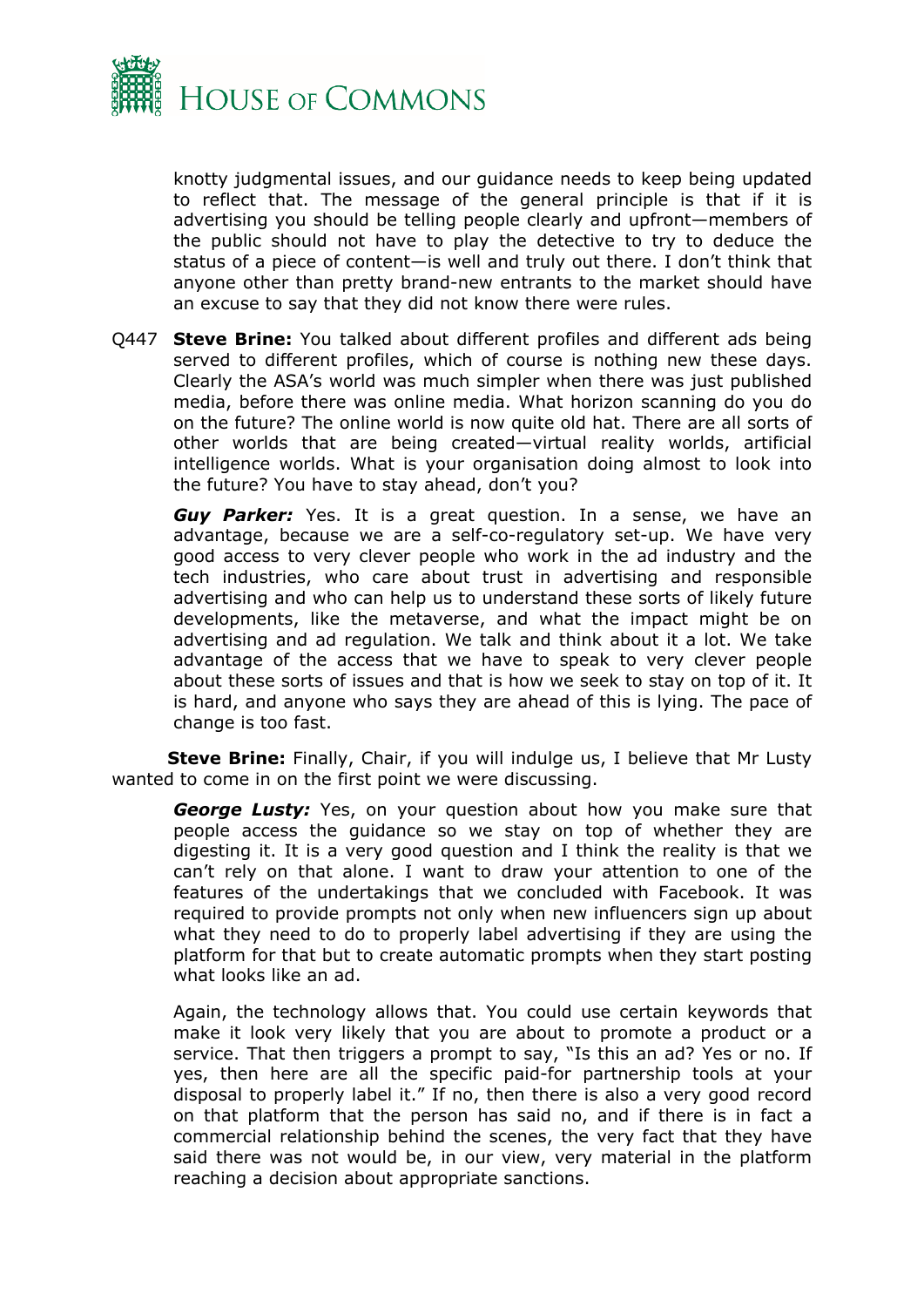

**Steve Brine:** Thank you very much.

Q448 **Julie Elliott:** Guy, you have already said this morning that targeting ads at children is against ASA rules. Is non-compliant advertising that is targeted at children actively monitored or do you respond reactively to user complaints?

**Guy Parker:** It is a good question. Yes, it is proactively monitored. I talked about the avatar monitoring programme earlier. We are on about our third deployment of that. We also have another tech-based programme, which we call CCTV-style monitoring, which is seeking to achieve a similar thing, to make sure that age-inappropriate ads are not targeted at under-18s or under-16s, depending on what the restriction is. It uses technology in a slightly different way from avatar monitoring but its intention is the same.

Using technology, including data science but also working with third-party tech providers, is a thread that runs through our strategy. We are doing it in other areas too. We do not just regulate paid ads online. We also regulate advertising claims that companies make on their own websites and in their own social media channels. We have to deploy technology there too, either our own or third parties' technology, just to keep on top of the sheer number of websites, Instagram accounts, YouTube videos, and so on. We do that. That will include web scraping of claims in hot areas so that we can identify problem claims more efficiently.

One of the issues that we tackled in the last two or three years was advertising of Botox, which is a prescription-only medicine and it is illegal to advertise it to the public. Surprise surprise, most beauty clinics and beauticians do not know that. Who would know that? Botox is pretty prevalent in our culture. They do not know that, so lots of them were promoting Botox on their organic Instagram accounts. There are thousands and thousands of beauticians and beauty clinics in the UK. We deployed technology to capture examples of these organic ads and we provided regular lists of them to Facebook, which took down the organic posts. There was a lot more to that project than that, but it was a proactive project. It is an important part of our arsenal now.

Another aspect of our strategy in the last several years has been to shift our resources away from the reactive complaint case handling, important as that still is, towards this proactive tech-assisted monitoring and enforcement. It has to be the future. How else can we meet the scale and pace challenge of regulating online?

Q449 **Julie Elliott:** The CAP code does not have special disclosure requirements for children, despite evidence that they have lower advertising literacy than adults. Will you update the code to make it more appropriate for children?

*Guy Parker:* We are always looking at the code and arguments and evidence in favour of tightening up restrictions in different areas. One area where we have enhanced disclosure requirements in recognition of the fact that children are particularly vulnerable and are not so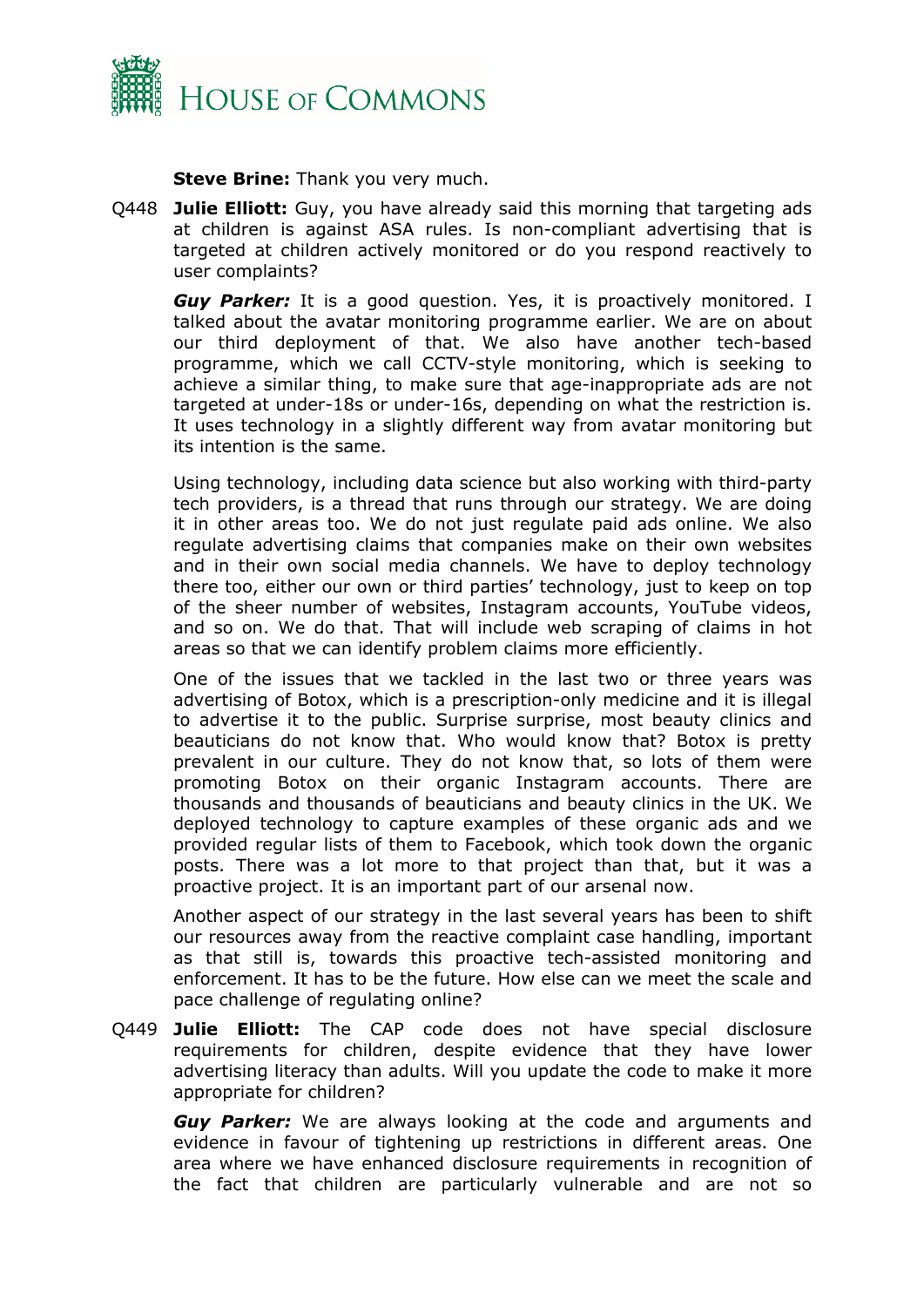

commercially aware until they get older—they do not know that they are being sold to—is in ads for games. We have that. We are always looking to do more to protect vulnerable people and children.

I know this is not a direct answer to your question, but we very recently introduced a new restriction saying that you cannot target ads for cosmetic interventions at under-18s. That is in recognition of concerns around body image and some really bad outcomes that people have had when they have travelled to Turkey to have cosmetic surgery. We are constantly looking into these sorts of issues and trying to make sure that the codes are set at the right level.

Q450 **Julie Elliott:** You have not answered my question about whether you will change the code or update the code to make it more appropriate for children. Will you look into that? If you are not prepared to say you will change it, will you look into changing it?

*Guy Parker:* I think we are. We have a body image project at the moment that has included a call for evidence, and we have received arguments and evidence, as you would expect, around the level of protection.

Q451 **Julie Elliott:** It is not just about body image. Body image is very important, and I feel very strongly about that across the piece, but children are just not mature enough to know sometimes whether it is an advert or a fact or whatever, because they are not as developed as people. There needs to be more protection and I think that changing the code would be a helpful step.

*Guy Parker:* I can say that we are certainly open to that. As with any other request that we should make changes to the code, we would want to see the arguments and evidence that we are supporting a change or a tightening up or the introduction of new rules. We very much welcome those on that point, but there is a lot going on in a number of areas that broadly speaks to your point, if not specifically.

Q452 **Julie Elliott:** Finally, on children's exposure to advertising within influencer culture, do you think the amount of advertising children are exposed to should be limited, or is there any way of limiting it?

*Guy Parker:* That is a very good question. I do not know whether there is any way of limiting it. I think that children's exposure to advertising for products and services that are inappropriate for them has to be limited, and that is what we seek to do through policing the under-18 and under-16 restrictions that we have in our codes.

We have a second line of defence that there are very strict rules that apply to ads for things like alcohol, gambling, e-cigarettes, foods high in fat, salt and sugar and so on, that relate to the content of the advertising as well, to make sure that that content does not appeal either strongly or particularly to children. Recognising that no system is perfect, and even if you have scheduling or placement restrictions in place, some children will